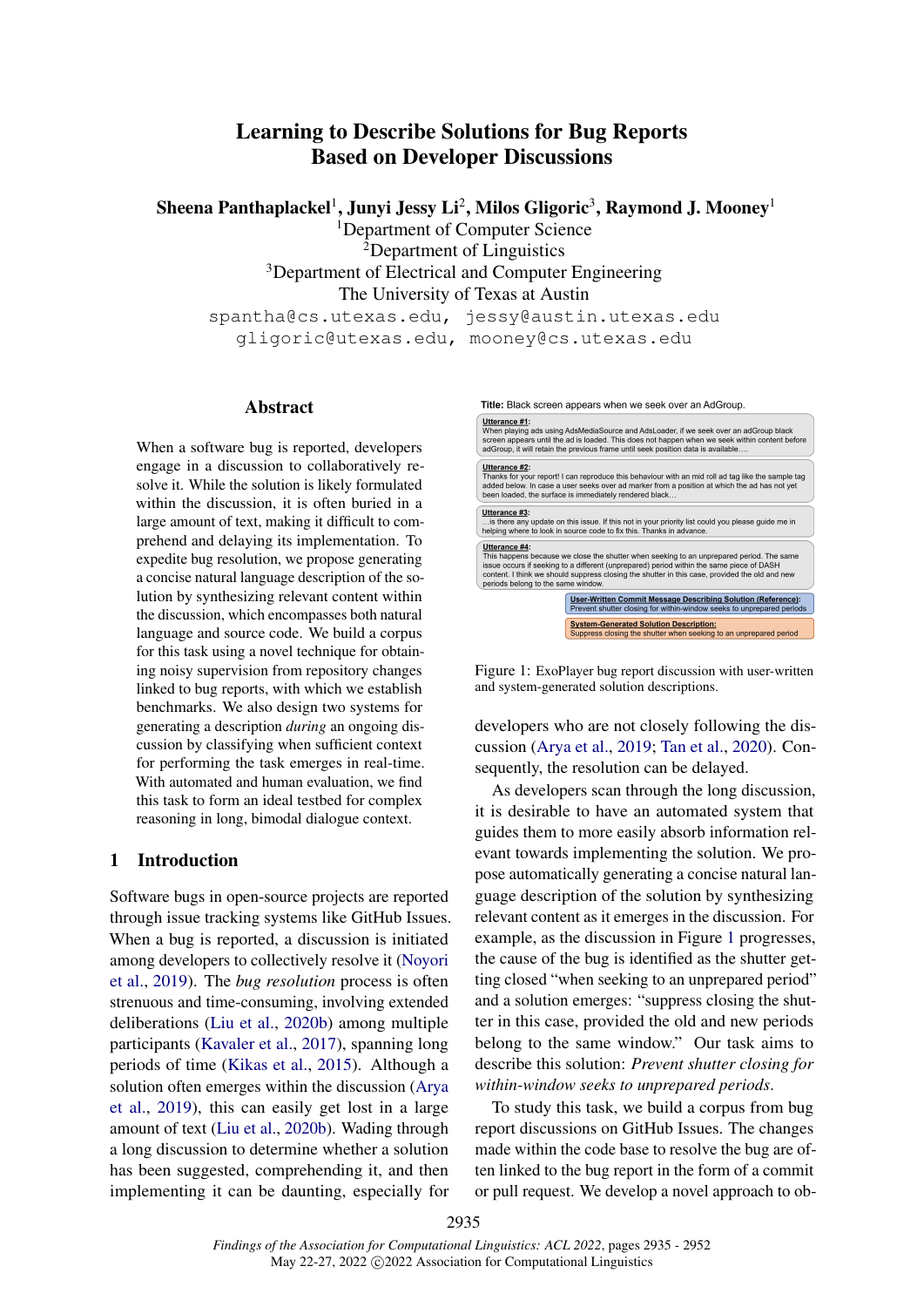tain noisy supervision for the solution description from the associated commit message or pull request title which describe the bug-resolving changes in natural language. To control for noise, we apply filtering techniques. The dataset and code are pub-licly available for research use.<sup>[1](#page-1-0)</sup>

With this data, we set benchmarks for generating solution descriptions, conditioned on the discussion. From the long context, a model must learn to tease out and condense information relevant to the solution. Handling long context is critical for tasks with dialogue as input, since the input grows rapidly with the number of interactions. Additionally, the context entails technical text, with natural language and source code often appearing in the same sentence [\(Li et al.,](#page-10-4) [2018\)](#page-10-4). So, deducing information from the context to articulate a meaningful description requires complex reasoning. We explore generation models including transformer models [\(Vaswani et al.,](#page-10-5) [2017\)](#page-10-5) and PLBART [\(Ah](#page-9-2)[mad et al.,](#page-9-2) [2021\)](#page-9-2), which was pretrained on large quantities of code and technical text. We evaluate with automated metrics and human evaluation.

Furthermore, we investigate integrating our task into a real-time setting. An informative description can be generated only if there is sufficient context about the solution, so we must wait until this context is available. In Figure [1,](#page-0-0) generation should be performed only after utterance #4 is made in the discussion. Since the solution is not formulated until that point, there is insufficient context to reliably generate a description before then. We design two methods for integrating a classifier that determines *when* to generate with a generation model: (1) a *pipelined* system with independently trained classification and generation models; (2) a *joint* system that is simultaneously trained for both tasks.

By monitoring progress and later chiming into the discussion with a solution description, this combined system lays the groundwork for future work on developing an intelligent dialogue agent which participates in discussions to facilitate more efficient bug resolution. While there is growing interest in building tools to support development activities such as code summarization [\(Iyer et al.,](#page-9-3) [2016;](#page-9-3) [Ahmad et al.,](#page-9-4) [2020\)](#page-9-4), comment updating [\(Panthap](#page-10-6)[lackel et al.,](#page-10-6) [2020b\)](#page-10-6), and commit message generation [\(Loyola et al.,](#page-10-7) [2017\)](#page-10-7), dialogue systems have been largely understudied in this domain. We consider our work as a step towards building more dialogue-based AI tools for software development.

## 2 Problem Setting

As shown in Figure [1,](#page-0-0) when a user reports a bug, they state the problem in the *title* (e.g., "Black screen appears when we seek over an AdGroup") and initiate a discussion by making the first *utterance*  $(U_1)$ , which usually elaborates on the problem. Other participants join the discussion at later time steps through utterances  $(U_2...U_T)$ , where T is the total number of utterances. Throughout the discussion, developers discuss various aspects of the bug, including a potential solution [\(Arya et al.,](#page-9-1) [2019\)](#page-9-1). We propose the task of generating a concise description of the solution (e.g., "Prevent shutter closing for within-window seeks to unprepared periods") by synthesizing relevant content within the title and sequence of utterances  $(U_1, U_2...)$ .

#### 3 Data

Following prior work on other tasks [\(Kavaler et al.,](#page-9-0) [2017;](#page-9-0) [Panichella et al.,](#page-10-8) [2021\)](#page-10-8), we mine issue reports corresponding to open-source Java projects from GitHub Issues. Issue reports can entail feature requests as well as bug reports. In this work, we focus on the latter. We identify bug reports by searching for "bug" in the labels assigned to a report and by using a heuristic for identifying bugrelated commits [\(Karampatsis and Sutton,](#page-9-5) [2020\)](#page-9-5).

#### <span id="page-1-1"></span>3.1 Data Collection

A bug report is organized as an event timeline, recording activity from when it is opened to when it is closed. From comments that are posted on this timeline, we extract utterances which form the *discussion* corresponding to a bug report, ordered based on their timestamps. We specifically consider bug reports that resulted in code (or documentation) fixes [\(Nguyen et al.,](#page-10-9) [2012\)](#page-10-9). These changes are made through *commits* and *pull requests*, which also appear on the timeline. Changes made in a commit or pull request are described using natural language, in the corresponding commit message [\(Loyola et al.,](#page-10-7) [2017;](#page-10-7) [Xu et al.,](#page-11-0) [2019\)](#page-11-0) or pull request title [\(Kononenko et al.,](#page-10-10) [2018;](#page-10-10) [Zhao](#page-11-1) [et al.,](#page-11-1) [2019\)](#page-11-1). In practice, commit messages and pull request titles are written after code changes. However, like contemporary work [\(Chakraborty and](#page-9-6) [Ray,](#page-9-6) [2021\)](#page-9-6), we treat them as a proxy for solution descriptions to drive bug-resolving code changes.

<span id="page-1-0"></span><sup>1</sup>[https://github.com/panthap2/](https://github.com/panthap2/describing-bug-report-solutions)

[describing-bug-report-solutions](https://github.com/panthap2/describing-bug-report-solutions)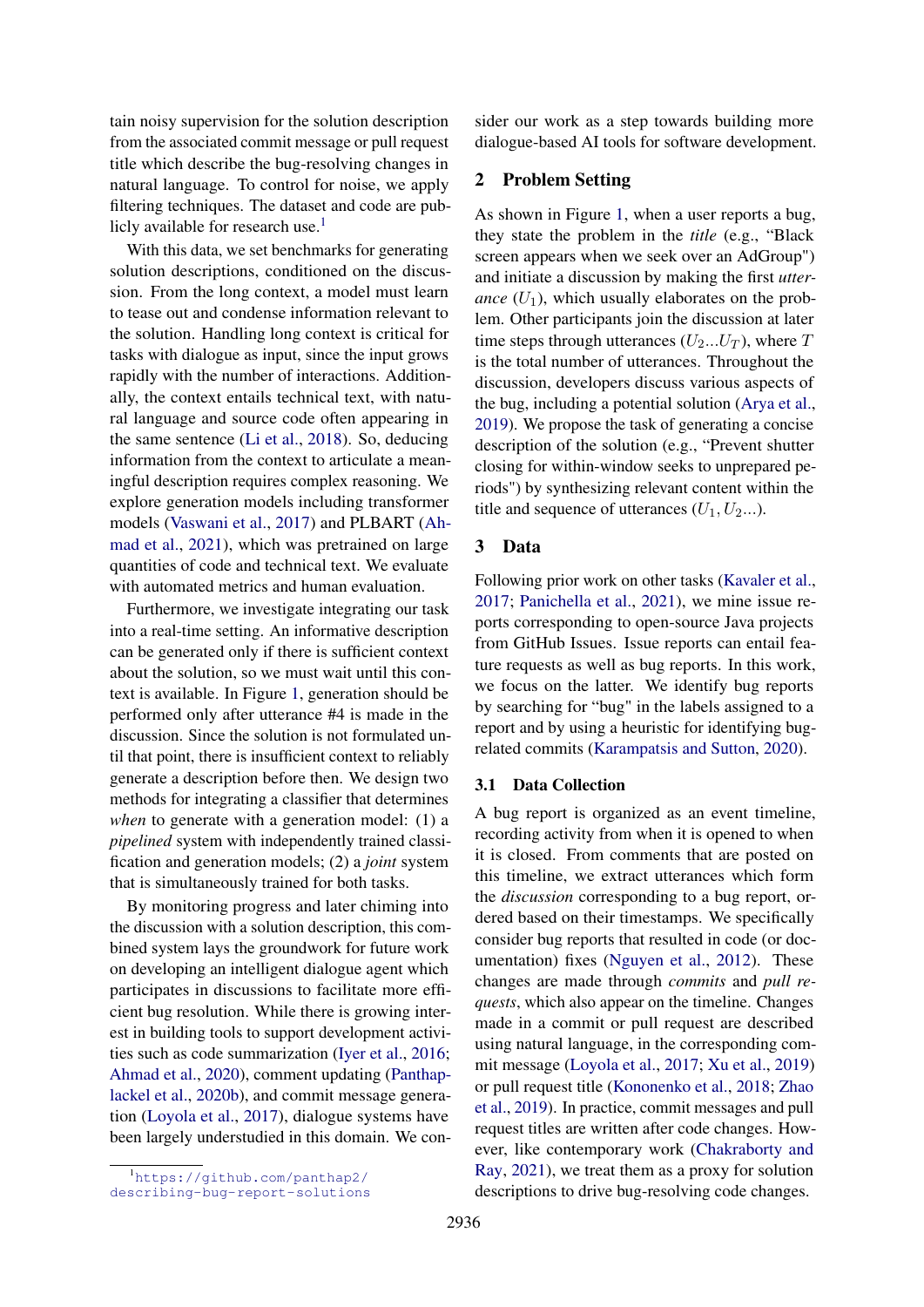<span id="page-2-2"></span>

|                                  | <b>Train</b>  | Valid       | <b>Test</b> | <b>Total</b>   |
|----------------------------------|---------------|-------------|-------------|----------------|
| Projects                         | 395 (330)     | 145(111)    | 134 (104)   | 412 (344)      |
| Examples                         | 9,862(4,664)  | 1,232 (599) | 1,234 (593) | 12,328 (5,856) |
| # Commit messages                | 4,520(2,355)  | 410 (234)   | 386 (189)   | 5,316 (2,778)  |
| $# PR$ titles                    | 5,342 (2,309) | 822 (365)   | 848 (404)   | 7,012 (3,078)  |
| Avg $T$                          | 3.9(4.5)      | 3.8(4.4)    | 4.0(4.4)    | 3.9(4.5)       |
| Avg $t_a$                        | 2.9(3.4)      | 2.9(3.4)    | 3.2(3.6)    | 2.9(3.4)       |
| Avg utterance length (#tokens)   | 68.4 (75.6)   | 74.8 (84.3) | 70.2 (75.7) | 69.2(76.5)     |
| Avg title length (#tokens)       | 10.6(10.6)    | 11.2(11.0)  | 11.5(11.3)  | 10.7(10.7)     |
| Avg description length (#tokens) | 9.1(10.5)     | 8.9(9.9)    | 9.1(10.1)   | 9.1(10.4)      |

Table 1: Data statistics. In parentheses, we show metrics computed on the filtered subset.

Furthermore, we extract the position of a commit or pull request on the timeline, relative to the utterances in the discussion. We consider this as the point at which a developer acquired enough information about the solution to implement the necessary changes and describe these changes with the corresponding commit message or pull request title. So, if the implementation is done immediately after  $U_q$  on the timeline, then we take this position  $t_a$  as the "gold" time step for when sufficient context becomes available to generate an informative description of the solution. This leads to examples of the form *(Title,*  $U_1...U_T$ *,*  $t_q$ *, description)*.

We disregard issues with multiple commit messages/PR titles, so there is at most one example per issue. This is because the reason for needing multiple sets of changes is not clear (e.g., the solution could be implemented in parts or the first solution may have been incorrect and it is later corrected).<sup>[2](#page-2-0)</sup>

#### <span id="page-2-3"></span>3.2 Handling Noise

Due to significant noise in large online code bases like GitHub and StackOverflow, automatically extracted data from these sources is typically filtered both for more effective supervision and for more accurate evaluation [\(Panthaplackel et al.,](#page-10-11) [2020a;](#page-10-11) [Allamanis et al.,](#page-9-7) [2016;](#page-9-7) [Hu et al.,](#page-9-8) [2018;](#page-9-8) [Fernan](#page-9-9)[des et al.,](#page-9-9) [2019;](#page-9-9) [Iyer et al.,](#page-9-3) [2016;](#page-9-3) [Yao et al.,](#page-11-2) [2018;](#page-11-2) [Yin et al.,](#page-11-3) [2018\)](#page-11-3). Upon studying the data, we also deemed filtering to be necessary. First, we apply simple heuristics to reduce noise, which we discuss in more detail in Appendix [A.](#page-12-0) From this, we obtain the examples that are primarily used for training and evaluation in this work, which we refer to as the *full dataset*. Next, we identify three sources of noise that are more difficult to control with simple heuristics and use techniques described below to quantify them and build a *filtered subset* of the full dataset that is less noisy. This subset is used for more detailed analysis of the models that are discussed in the paper, and we find that training on this subset leads to improved performance ([§4.3\)](#page-4-0). Generic descriptions: Commit messages and pull request titles are sometimes generic (e.g., *"fix issue."*) [\(Etemadi and Monperrus,](#page-9-10) [2020\)](#page-9-10). To limit such cases, we compute normalized inverse word frequency (NIWF), which is used in prior work to quantify specificity [\(Zhang et al.,](#page-11-4) [2018\)](#page-11-4). The filter excludes 1,658 examples in which the reference description's NIWF score is below 0.116 (10th percentile computed from the training data).

Uninformative descriptions: Instead of describing the solution, the commit message or pull request title sometimes essentially re-states the problem (which is usually mentioned in the title of the bug report). To control for this, we compute the percentage of unique, non-stopword tokens in the reference description which also appear in the title. The filtered subset excludes 3,552 additional examples in which this percentage is 50% or more. Discussions without sufficient context: While enough context is available to a developer to implement a solution at  $t_q$ , this context may not always be available in the discussion and could instead be from their technical expertise or external resources. For instance, in the discussion in the footnote<sup>[3](#page-2-1)</sup>, only a stack trace and personal exchanges between developers are present. From the utterance before the PR, "Or PM me the query that failed" suggests that an offline conversation occurred. Since relevant content is not available in such cases, it is unreasonable to expect to generate an informative description. We try to identify such examples with an approach [\(Nallapati et al.,](#page-10-12) [2017\)](#page-10-12) for greedily constructing an extractive summary based on a reference abstractive summary. The filtered subset excludes 1,262 more examples for which a summary could not be constructed (i.e., there is no relevant sentence that is extracted from the context). After applying all three filters, we have 5,856 examples.

<span id="page-2-0"></span><sup>&</sup>lt;sup>2</sup>However, since such examples could be useful for future work, they are available in the data we release.

<span id="page-2-1"></span><sup>3</sup>[https://github.com/prestodb/presto/](https://github.com/prestodb/presto/issues/14567) [issues/14567](https://github.com/prestodb/presto/issues/14567)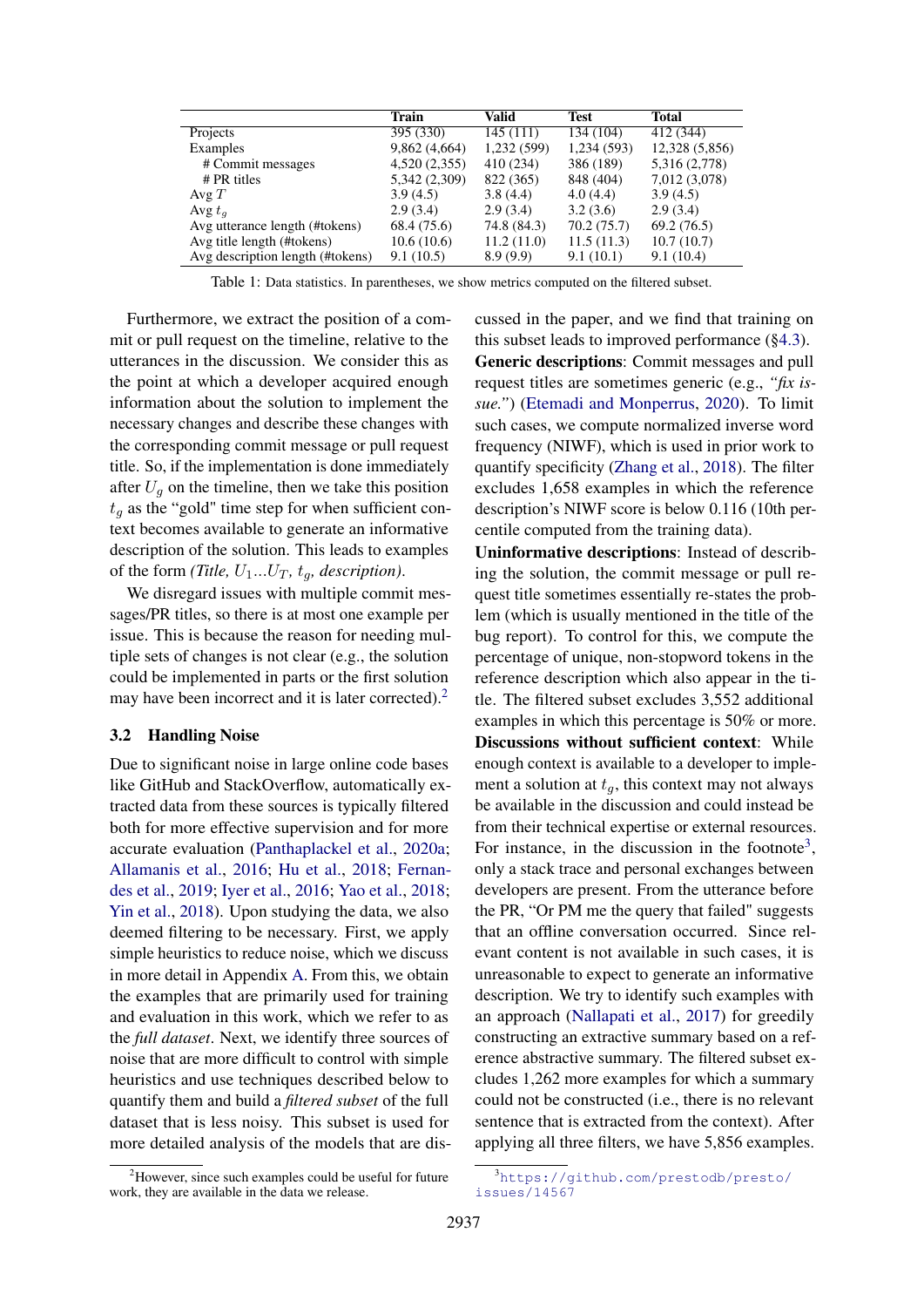<span id="page-3-0"></span>

|        |                              |      |      | З    |      |
|--------|------------------------------|------|------|------|------|
|        | Title                        | 73.0 | 88.9 | 94.0 | 96.1 |
| Full   | $U_1U_{t_q}$                 | 54.7 | 87.6 | 95.0 | 97.6 |
|        | Title + $U_1U_{t_q}$         | 47.9 | 82.0 | 91.2 | 94.8 |
|        | Title                        | 82.3 | 95.6 | 98.4 | 99.4 |
| Filtr. | $U_1U_{t_q}$                 | 49.9 | 87.4 | 95.1 | 97.8 |
|        | Title + $\tilde{U}_1U_{t_q}$ | 47.5 | 86.0 | 94.5 | 97.5 |

Table 2: Percent of novel unigrams, bigrams, trigrams, and 4-grams in the reference description, with respect to the title,  $U_1...U_{t_g}$ , and title +  $U_1...U_{t_g}$ . High percentages show that generating solutions is an abstractive task.

### 3.3 Preprocessing

Since text in this domain can contain code tokens, we *subtokenize* (e.g., snake\_case  $\rightarrow$  snake case, camelCase  $\rightarrow$  camel case) in the title, utterances, and description. We retain inlined code (on average 5.7 tokens/utterance); however, we remove code blocks and embedded code snippets (with markdown tags), as done in prior work [\(Tabassum et al.,](#page-10-13) [2020;](#page-10-13) [Ahmad et al.,](#page-9-2) [2021\)](#page-9-2). Capturing meaning from large bodies of code often requires reasoning with respect to the abstract syntax tree [\(Alon et al.,](#page-9-11) [2019\)](#page-9-11) and data and control flow graphs [\(Allamanis](#page-9-12) [et al.,](#page-9-12) [2018\)](#page-9-12). However, markdown tags are not always used to identify code [\(Tabassum et al.,](#page-10-13) [2020\)](#page-10-13), and consequently, we observe some instances of larger code blocks within utterances that cannot be easily removed. We do not use source code files within a project's repository and leave it to future work to incorporate large bodies of code. We discard URLs and mentions of GitHub usernames from utterances. From the description, we remove references to issue and pull request numbers.

#### 3.4 Partitioning

The dataset spans bug reports from April 2011 - July 2020. We partition based on the timestamp of the commit or pull request associated with a given example. Namely, we require all timestamps in the training set to precede those in the validation set and those in the validation set to precede those in the test set. Partitioning with respect to time ensures that we are not using models trained on future data to make predictions in the present, more closely resembling the real-world scenario [\(Nie](#page-10-14) [et al.,](#page-10-14) [2022\)](#page-10-14). Dataset statistics are shown in Table [1.](#page-2-2)

# 4 Generating Solution Descriptions

We first generate informative solution descriptions in a static setting, in which we leverage the oracle context from the discussion (i.e., the title and  $U_1...U_{t_g}$ ). From Table [1,](#page-2-2) the average length of a

single utterance is ∼70 tokens while the average description length is only ∼9 tokens. Therefore, this task requires not only effectively selecting content about the solution from the long context (which could span multiple utterances) but also synthesizing this content to produce a concise description. Following [See et al.](#page-10-15) [\(2017\)](#page-10-15), we compute the percent of novel n-grams in the reference description with respect to the input context in Table [2.](#page-3-0) The high percentages underline the need for an *abstractive* approach, rather than an *extractive* one which generates a description by merely copying over utterances or sentences within the discussion.[4](#page-3-1) Furthermore, this task requires complex, bimodal reasoning over the discussion, encompassing both natural language and source code.

#### <span id="page-3-2"></span>4.1 Models

We benchmark various models for this task. To represent the input in neural models, we insert <TITLE\_START> before the title and <UTTERANCE\_START> before each utterance. Copy Title: Though the bug report title usually only states a problem, we observe that it sometimes also puts forth a possible solution, so we evaluate how well it can serve as a solution description.

S2S + Ptr: We consider a transformer encoderdecoder model [\(Vaswani et al.,](#page-10-5) [2017\)](#page-10-5) in which we flatten the context into a single input sequence. Generating the output often requires incorporating project-specific out-of-vocabulary tokens from the input, so we support copying with a pointer generator network [\(Vinyals et al.,](#page-10-16) [2015\)](#page-10-16).

Hier S2S + Ptr: Inspired by hierarchical approaches for dialogue response generation [\(Serban](#page-10-17) [et al.,](#page-10-17) [2016\)](#page-10-17), we consider a hierarchical variant of the S2S + Ptr model with two separate encoders: one for representing an individual utterance, and one for representing the whole discussion. We provide implementation details in Appendix [B.](#page-12-1)

PLBART: [Ahmad et al.](#page-9-2) [\(2021\)](#page-9-2) proposed PLBART, which is pretrained on a large amount of code from GitHub and software-related natural language from StackOverflow, using BART-like [\(Lewis](#page-10-18) [et al.,](#page-10-18) [2020\)](#page-10-18) training objectives. With fine-tuning, PLBART achieves state-of-the-art performance on many program and language understanding tasks. We fine-tune PLBART on our training set and evaluate its ability to comprehend bug report discus-

<span id="page-3-1"></span><sup>&</sup>lt;sup>4</sup>We observe very low performance with extractive approaches, as shown in Appendix [C.](#page-12-2)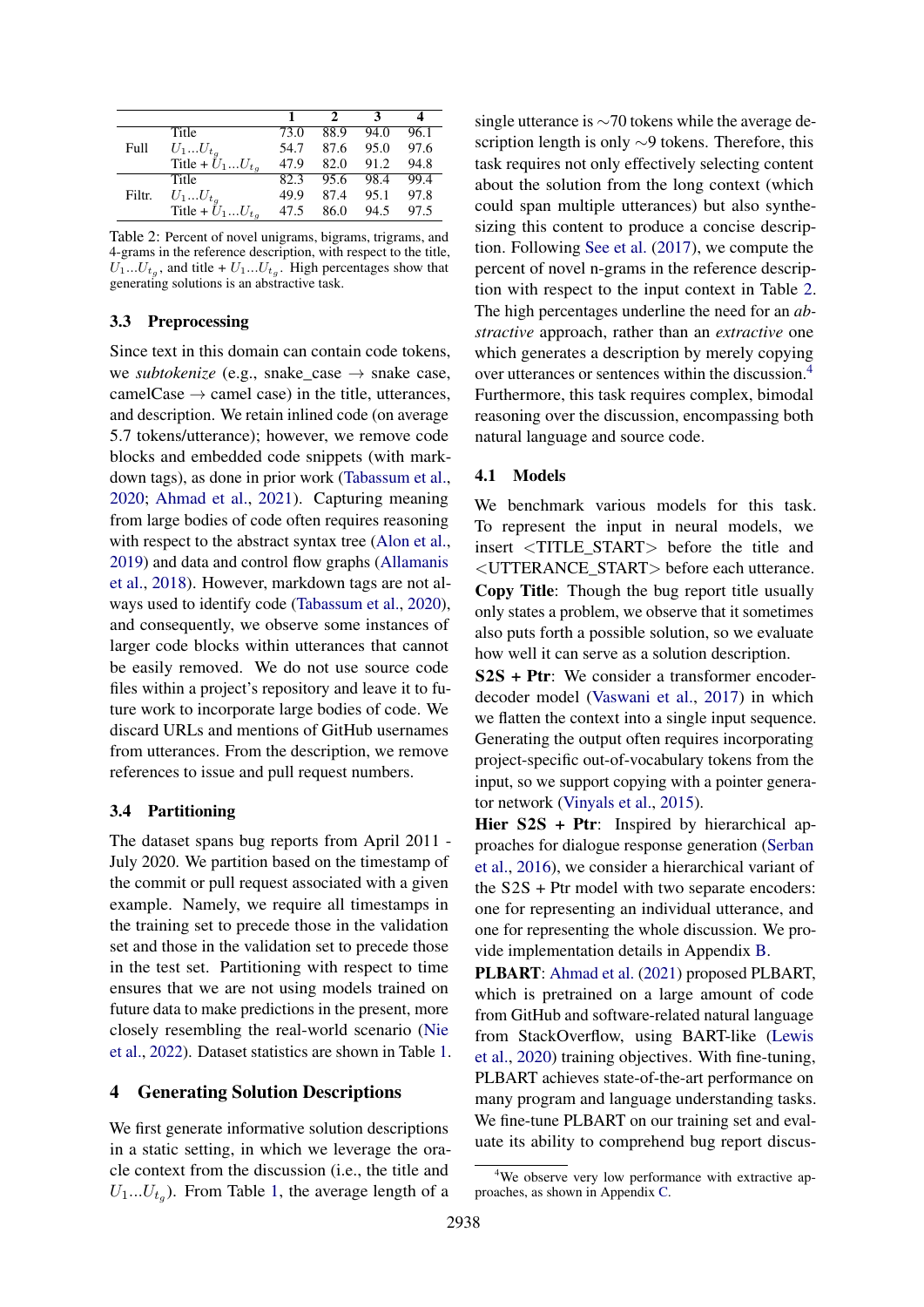<span id="page-4-2"></span>

|        | Model            | BLEU                 | <b>METEOR</b> | <b>ROUGE</b>         |
|--------|------------------|----------------------|---------------|----------------------|
|        | Copy Title       | $14.4$ <sup>  </sup> | 13.1          | $24.4^{\frac{5}{}}$  |
|        | $S2S + Ptr$      | 12.6                 | 9.8           | $25.0^{\ddagger}$    |
| 큹      | Hier $S2S + Ptr$ | 12.4                 | 9.6           | $24.1^{\frac{6}{5}}$ |
|        | <b>PLBART</b>    | 16.6                 | 14.5          | 28.3                 |
|        | PLBART (F)       | $14.2$ <sup>  </sup> | 12.3          | $25.1^{\ddagger}$    |
|        | Copy Title       | $10.0^{*7}$          | 8.3           | 16.6                 |
|        | $S2S + Ptr$      | $10.2*$              | 7.5           | 20.1                 |
| Filtr. | Hier $S2S + Ptr$ | $9.9^{\dagger}$      | 7.4           | 19.6                 |
|        | <b>PLBART</b>    | $12.3^{\ddagger}$    | 9.9           | 21.1                 |
|        | PLBART (F)       | $12.3^{\ddagger}$    | 10.2          | 21.9                 |

Table 3: Automated metrics. S2S + Ptr and Hier S2S + Ptr scores are averaged across 3 trials. Differences that are *not* statistically significant are indicated with matching symbols.

sions and generate descriptions of solutions.<sup>[5](#page-4-1)</sup> Note that PLBART has a 1024 token limit. We use left truncation to keep the most recent content.

**PLBART** (F): Since PLBART is pretrained on a large amount of data, we can afford to reduce the fine-tuning data. So we fine-tune on only the filtered subset of the training set (cf. [§3.2\)](#page-2-3), to investigate whether fine-tuning on this "less noisy" sample can lead to improved performance.

## <span id="page-4-4"></span>4.2 Results: Automated Metrics

We use text generation metrics, BLEU-4 [\(Papineni](#page-10-19) [et al.,](#page-10-19) [2002\)](#page-10-19), METEOR [\(Banerjee and Lavie,](#page-9-13) [2005\)](#page-9-13), and ROUGE-L [\(Lin,](#page-10-20) [2004\)](#page-10-20). We compute statistical significance with bootstrap tests [\(Berg-Kirkpatrick](#page-9-14) [et al.,](#page-9-14) [2012\)](#page-9-14) with  $p < 0.05$ . Results are in Table [3.](#page-4-2) On the full test set, PLBART significantly outperforms other models, demonstrating the value of pretraining on large amounts of data. PLBART (F) underperforms PLBART on the full test set. On the filtered subset, it either beats or matches PLBART.

Performance drops across models between the full and filtered test sets. The relatively high performance of the naive Copy Title baseline shows that simply copying or rephrasing the title performs well in many cases, particularly for the full test. The filtered subset is designed to remove uninformative reference descriptions that merely re-state the problem, as illustrated in Table [2](#page-3-0) with filtered reference descriptions having higher percentages of novel n-grams, with respect to the title. Nonetheless, keywords relevant to the solution are often also in the title, so the Copy Title baseline still achieves reasonable scores on the filtered subset. Although automated metrics provide some signal, they emphasize syntactic similarity over semantic similarity. So, we conduct human evaluation.

<span id="page-4-3"></span>

| <b>Model</b>                | Full              | <b>Filtered</b> |
|-----------------------------|-------------------|-----------------|
| <b>Copy Title</b>           | 8.1               | 6.0             |
| $S2S + Ptr$                 | $1.3*$            | $1.2^{\dagger}$ |
| Hier $S2S + Ptr$            | $1.3*$            | $1.2^{\dagger}$ |
| <b>PLBART</b>               | 11.9              | 10.5            |
| PLBART (F)                  | $33.1^{\ddagger}$ | 39.5            |
| All Poor                    | 20.0              | 22.1            |
| <b>Insufficient Context</b> | $31.9^{\ddagger}$ | 25.6            |

Table 4: Human evaluation results: Percent of annotations for which users selected predictions made by each model. This entails 160 annotations for the full test set, 86 of which correspond to examples in our filtered subset. Differences that are *not* significant are indicated with matching superscripts.

#### <span id="page-4-0"></span>4.3 Results: Human Evaluation

Evaluators first read the title and discussion  $(U_1...U_{t_g})$ . For each example, they are shown predictions from the 5 models discussed in Section [4.1.](#page-3-2) From these, they must select one or more that are most informative towards resolving the bug. If all candidates are uninformative, they select a separate option: "All candidates are poor." There is also another option to indicate that there is insufficient context about the solution ([§3.2\)](#page-2-3), making it difficult to evaluate candidate descriptions. They also write a rationale for their response.

Since annotation requires not only technical expertise, but also high cognitive load and time commitment, it is hard to perform human evaluation on a large number of examples with multiple judgments per example. Similar to [Iyer et al.](#page-9-3) [\(2016\)](#page-9-3), we resort to having each example annotated by one user to obtain more examples. We recruited 8 graduate students with 3+ years of programming experience and familiarity with Java. They are not active contributors, so they will likely select the option of insufficient context more often than if they had a deeper understanding of the various software projects. However, it is difficult to conduct a user study at a similar scale with contributors. Nonetheless, there are developers aiming to become firsttime contributors for a particular project [\(Tan et al.,](#page-10-3) [2020\)](#page-10-3). Our study better aligns with this use case.

Each user annotated 20 examples, leading to annotations for 160 unique examples in the full test set. In Table [4,](#page-4-3) we show that PLBART (F) substantially outperforms all other models, with users selecting its output 33.1% of the time. Even though the title typically only states a problem, users selected it 8.1% of the time. From rationales that users were asked to write, we found that there were cases in which the title not only posed the problem but also offered a solution. Users rarely preferred the output of  $S2S$  + Ptr and Hier  $S2S$  + Ptr as they

<span id="page-4-1"></span><sup>&</sup>lt;sup>5</sup>We focus on PLBART rather than vanilla BART because it achieves higher performance, as shown in Appendix [D.](#page-14-0)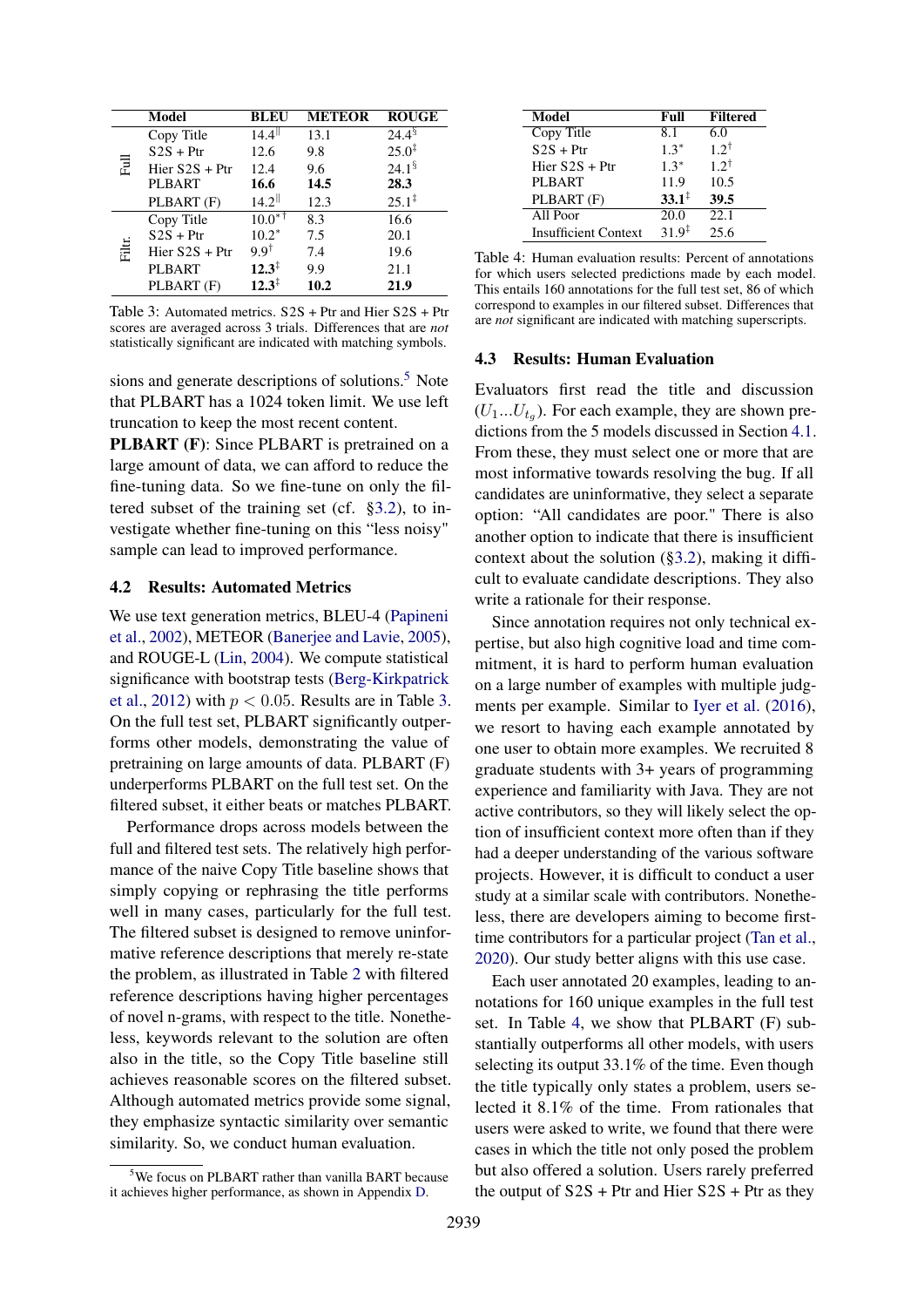<span id="page-5-0"></span>

|                  | Title $\downarrow$ |       |      | $U_1U_{t_q}$ only $\uparrow$ |
|------------------|--------------------|-------|------|------------------------------|
| Model            |                    |       |      |                              |
| Copy Title       | 100.0              | 100.0 | 0.0  | 0.0                          |
| $S2S + Ptr$      | 64.8               | 37.1  | 31.6 | 25.3                         |
| Hier $S2S + Ptr$ | 60.3               | 34.2  | 38.7 | 26.1                         |
| PLBART           | 80.8               | 77.7  | 31.0 | 41.4                         |
| PLBART (F)       | 36.9               | 28.4  | 52.8 | 42.3                         |
| Reference        | 32.7               | 22.2  | 38.8 | 25.4                         |

Table 5: Percent of unigrams and bigrams in the prediction (or reference) which appear in the title and in  $U_1...U_{t_q}$  only (excluding the title), on the CS subset.

<span id="page-5-1"></span>

| <b>Model</b>     | Prediction                           |
|------------------|--------------------------------------|
| Copy Title       | black screen appears when we seek    |
|                  | over an ad group.                    |
| $S2S + Ptr$      | $\overline{fix}$ black ads           |
| Hier $S2S + Ptr$ | fix seeking in ad tag                |
| <b>PLBART</b>    | suppress closing shutter when seek-  |
|                  | ing over an ad group                 |
| PLBART (F)       | suppress closing the shutter when    |
|                  | seeking to an unprepared period      |
| Reference        | prevent shutter closing for within - |
|                  | window seeks to unprepared periods   |

Table 6: Model outputs for the example shown in Figure [1.](#page-0-0)

usually just rephrased the problem. PLBART also appears to be re-stating the problem in many cases; however, less often than other models.

Though we see similar trends across the full test set and the filtered subset, all models except PLBART (F) tend to perform worse on the filtered subset, as previously observed on automated metrics. Also, the average number of cases with insufficient context is lower for the filtered subset, confirming that we are able to reduce such cases through filtering. We find the results on the filtered data to align better with human judgment. By fine-tuning on the filtered training set, PLBART (F) learns to pick out important information from within the context and generate descriptions which reflect the solution rather than the problem.

### <span id="page-5-3"></span>4.4 Analysis

Of the 160 annotated examples, users found 109 to have sufficient context about the solution. We consider this the *context-sufficient subset (CS)*, which we will release for future research. To analyze how models exploit the provided context, we measure the percent of n-grams in the prediction which overlap with the title as well as  $U_1...U_{t_g}$  (excluding n-grams already in the title) in Table [5.](#page-5-0) PLBART (F)'s predictions tend to have less n-gram overlap with the title and more overlap with the utterances. This suggests that this model predicts fewer uninformative descriptions which merely re-state the problem mentioned in the title and instead focuses on other content from the utterances.

In Table [6,](#page-5-1) we show model outputs for the example in Figure [1.](#page-0-0) SeqToSeq and Hier S2S + Ptr essentially rephrase aspects of the problem, which are described in the title. Both PLBART and PLBART (F) capture the solution, with PLBART (F) providing more information. When there is sufficient context, 62.4% of the time, either PLBART or PLBART (F) generates output that is informative towards bug resolution. While this demonstrates that fine-tuning this large, pretrained model on our data can be useful in supporting bug resolution in on-line discussions to some extent, it also shows that there is opportunity for improvement.

We manually inspected PLBART (F)'s outputs and associated user rationales. We observe that the model tends to perform better when the solution is clearly stated in 1-3 consecutive sentences (Table [7](#page-6-0) (1) and (2)). When more complex synthesis is needed, it sometimes stitches together tokens from the input incorrectly (Table [7](#page-6-0) (3)). Next, although the model picks up on information in the context, sometimes, it draws content from an elaboration of the problem from within the discussion rather than a formulation of the solution (Table [7](#page-6-0) (4)). This demonstrates that it still struggles to disentangle content relevant to the solution from that about the problem. It also sometimes struggles to generate meaningful output when in-lined code is present, highlighting the challenge in bimodal reasoning about code and natural language (Table [7](#page-6-0) (5)).

### 5 Supporting Real-Time Generation

Generating an informative description requires sufficient context about the solution being available in the discussion. In a real-time setting, this context is likely not immediately available but rather emerges as the discussion progresses, and we must wait until it becomes available to generate a solution description. However, the time step at which it becomes available  $(t_q)$  is not known beforehand, so we must instead predict it  $(t_p)$  in order to perform generation *during* ongoing discussions. For this, we consider classifying whether sufficient context is available upon each new utterance. In Figure [1,](#page-0-0) the solution is formulated in  $U_4$ , so the correct behavior is to predict the negative label at  $t = 1, 2, 3$ and the positive label at  $t = 4$ . Once the positive label is predicted at  $t_p$ <sup>[6](#page-5-2)</sup>, the description is generated, conditioned on the title and  $U_1...U_{t_p}$ . We develop

<span id="page-5-2"></span><sup>&</sup>lt;sup>6</sup>Classifications are not made at  $t > t_p$ . We leave generating at multiple time steps for future work.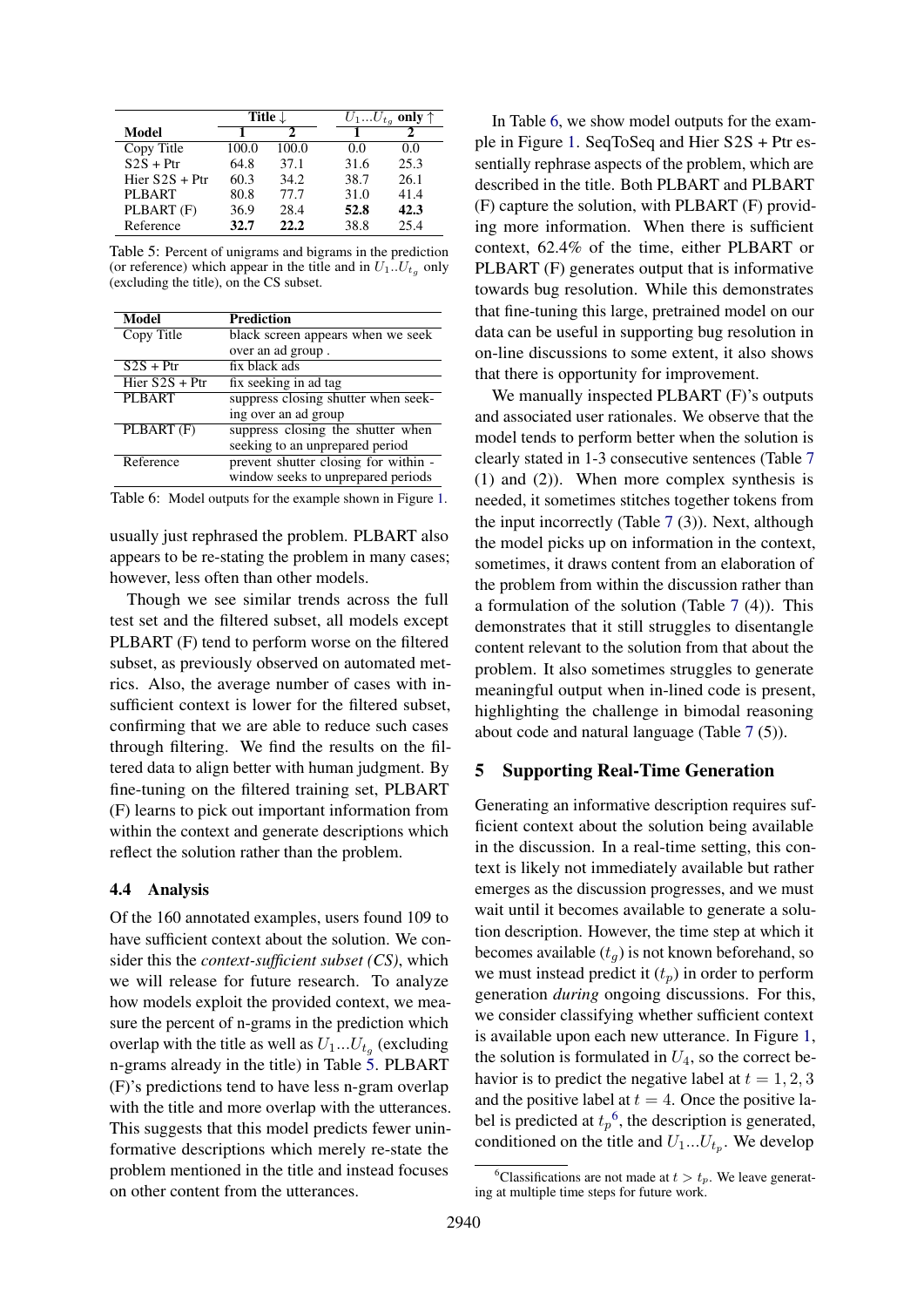<span id="page-6-0"></span>

|     | <b>Title</b>                                  | PLBART (F)                               | <b>Reference</b>                  |
|-----|-----------------------------------------------|------------------------------------------|-----------------------------------|
| (1) | Issue with dex: OIDC server is not available  | fix trailing slash in auth - server      | strip trailing forward slash from |
|     | at the 'quarkus.oidc.auth-server-url' URL     | url                                      | oide url                          |
| (2) | InvalidDataTypeException: UDATA con-          | fix bug in byte code dumper              | fix interpretation of switch in-  |
|     | tains value larger than Integer.MAX_VALUE     | when tables witch instruction            | structions in byte code dumper    |
|     | DDR issue decoding lookswitch                 | precedes tables witch instruction        |                                   |
| (3) | Worldmap viewport changes when switching      | don't refresh widget grid when           | define key prop for map visual-   |
|     | between dashboard pages                       | worldmap loses viewport                  | ization to update map on dimen-   |
|     |                                               |                                          | sion change                       |
| (4) | Workaround comments exist in opengrok-        | fix if $ex - de$ / if $ex \ne 705$ (com- | use jflex $1.8.2$                 |
|     | indexer/pom.xml file while the related issues | ment)                                    |                                   |
|     | are already fixed.                            |                                          |                                   |
| (5) | Why subscribe with single action for onNext   | $1 \cdot x$ : fix subscription . sub-    | fixed sonar findings              |
|     | design to crush if error happened?            | scribe () to return observable.          |                                   |
|     |                                               | empty $( ) 2 \cdot x : fix$ subscription |                                   |
|     |                                               | . subscribe () to return observ-         |                                   |
|     |                                               | able $\epsilon$ empty ()                 |                                   |

Table 7: Output of PLBART (F) for a sample of examples in the test set. Derived from: [https://github.com/](https://github.com/quarkusio/quarkus/issues/10227) [quarkusio/quarkus/issues/10227](https://github.com/quarkusio/quarkus/issues/10227), <https://github.com/eclipse-openj9/openj9/issues/9294>, <https://github.com/Graylog2/graylog2-server/issues/7997>, [https://github.com/oracle/](https://github.com/oracle/opengrok/issues/3172) [opengrok/issues/3172](https://github.com/oracle/opengrok/issues/3172), <https://github.com/ReactiveX/RxJava/issues/637>.

two systems for integrating classification with a generation model: *pipelined* and *joint trained*.

#### <span id="page-6-1"></span>5.1 Pipelined System

We design an independent classifier built on PLBART's encoder. When a new utterance  $U_t$  is made in the discussion, we encode the context so far (the title and all utterances up to and including  $U_t$ ). We take the final hidden state,  $e_t$ , as the context representation at  $t$ , which we feed  $e_t$  through a 3-layer classification head and apply softmax to classify whether or not sufficient context is available. We train to minimize cross entropy loss. At test time, we use the already trained PLBART (F) model to generate a solution description with context available at  $t_p$ .

#### 5.2 Joint System

We initialize an encoder-decoder model from PLBART with an additional classification head ([§5.1\)](#page-6-1). The encoder is shared among the two tasks. When classifying whether sufficient context about the solution is available, there is likely specific solution-related content that contributes to predicting the positive label. So, classification may enhance encoder representations, improving content selection for generating solution descriptions.

Furthermore, having sufficient context correlates with whether it can be used to generate an *informative* description. So, the informativeness of a description that can be generated with the available context can provide signal for classifying whether that context is sufficient. Additionally, if sufficient context was not previously available at  $t - 1$  but becomes available at  $t$ , we expect an improvement

in the informativeness of the descriptions generated at the two time steps. We represent these descriptions with the final decoder states at the two time steps,  $d_{t-1}$  and  $d_t$ . We concatenate  $e_t$ ,  $d_{t-1}$ , and  $d_t$ to form the input into the classification head. For training loss, we sum the generation and classification losses across time steps  $t_1...t_q$ . Sufficient context for generation may not be available at  $t < t_q$ , so we mask generation loss for earlier time steps.

## 5.3 Evaluation Setup

We train on filtered data since we found this to improve performance. At test time, a system can generate a solution description at  $t_p \n\t\leq t_q$ , or it can fail to predict the positive label before or at  $t_q$ . After a commit/PR for fixing the bug is made at  $t_q$ , the state of the discussion changes, with possible mentions of the solution that is implemented. Since using this as context to generate a solution description can be considered "cheating," we do not make predictions for time steps after  $t<sub>q</sub>$ . We treat this as the system *refraining* from generating after not finding sufficient context.

### 5.4 Results: Automated Metrics

The pipelined and joint systems refrained from generating 33.3-35.4% and 36.4-39.8% of the time respectively. We present automated metrics for the remaining cases in Table [8.](#page-7-0) We find that  $t_q - t_p$  is between 1.69 and 1.85 for the pipelined system and between 1.81 and 1.97 for the joint system. While a system should wait until sufficient context is available, sometimes, the last couple utterances before the implementation do not add context about the solution but are personal exchanges (e.g., "Thanks",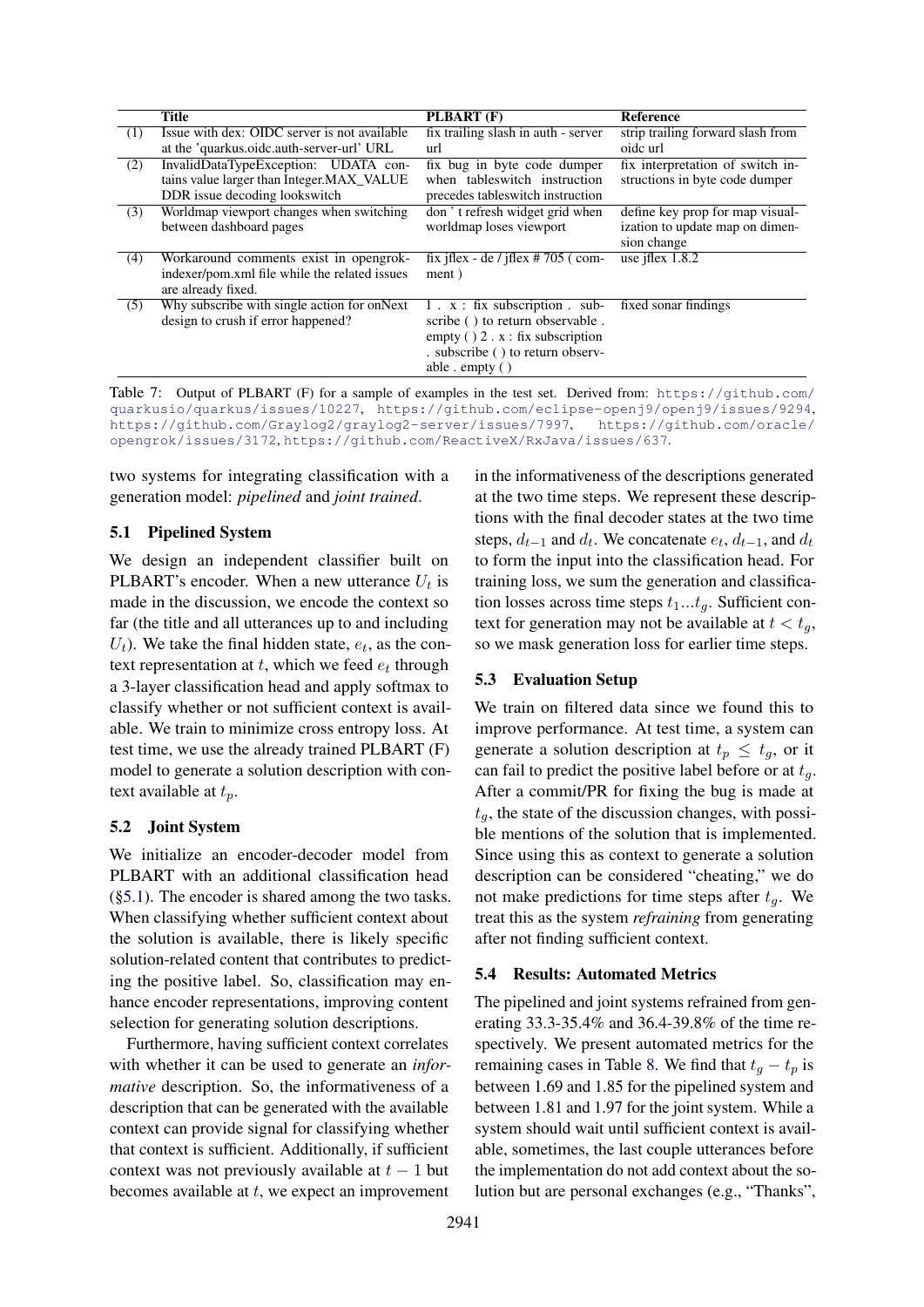<span id="page-7-0"></span>

|           |        | $\mathbf{t_{p}} \leq \mathbf{t_{g}}$ | $-\mathbf{t}_{\mathbf{p}}$<br>τg | <b>BLEU</b>       | <b>METEOR</b>        | <b>ROUGE</b>        |
|-----------|--------|--------------------------------------|----------------------------------|-------------------|----------------------|---------------------|
| Pipelined | Full   | $\omega t_p$                         | 1.69                             | $14.3^{\ddagger}$ | $12.4^{\frac{5}{3}}$ | $25.1$ <sup>1</sup> |
|           |        | $\omega t_q$                         | ۰                                | $14.4^{\ddagger}$ | $12.5^{\S}$          | $25.3$ <sup>1</sup> |
|           | Filtr. | $\omega t_p$                         | 1.85                             | $12.5*$           | 10.1                 | 21.7                |
|           |        | $\omega t_q$                         | ۰                                | $12.6*$           | 10.5                 | 22.3                |
| Joint     | Full   | $\omega t_p$                         | 1.81                             | 13.1              | 11.4                 | $22.4$ <sup>1</sup> |
|           |        | $\omega t_a$                         | ۰                                | 13.2              | 11.7                 | $22.5^{\dagger}$    |
|           |        | $\overline{\omega t_p}$              | 1.97                             | 11.7              | 9.5                  | 19.3                |
|           | Filtr. | $\omega t_q$                         |                                  | 11.9              | 9.9                  | 19.7                |

<span id="page-7-1"></span>Table 8: Automated metrics for combined systems when  $t_p \le t_g$ . We compare the generated description  $\mathcal{Q}t_p$  with that if the system had generated @tg. Differences that are *not* statistically significant are indicated with matching superscripts.

|        |           | $t_e - t_p$ |      | <b>BLEU METEOR ROUGE</b> |      |
|--------|-----------|-------------|------|--------------------------|------|
|        | Pipelined | 2.09        | 14.4 | 12.4                     | 24.8 |
| Full   | Joint     | 1.86        | 12.9 | 11.3                     | 22.3 |
|        | Pipelined | 2.16        | 12.4 | <b>10.0</b>              | 21.0 |
| Filtr. | Joint     | 2.03        | 11.4 | 9.2.                     | 18.7 |

Table 9: Performance at  $t_p$  on examples for which both systems predicted  $t_p \le t_q$  (614 of full and 304 of filtered test sets). All differences are statistically significant.

"I'll open a PR"). So, generating slightly before  $t<sub>q</sub>$  is acceptable in some cases. Moreover, despite generating early in some cases, the generated output  $\mathbf{\Theta}t_p$  achieves comparable performance to that  $\mathcal{Q}t_q$ , with respect to the generation metrics (BLEU, METEOR, and ROUGE).

Note that the numbers are not directly comparable across the two systems since the exact subset of examples for which  $t_p \leq t_q$  varies between the two. In Table [9,](#page-7-1) we present results for the subset of examples for which both systems predict  $t_p \leq t_q$ . The joint system achieves lower average error  $(t<sub>g</sub> - t<sub>p</sub>)$  for classification while the pipelined system performs better on generation metrics.

## 5.5 Results: Human Evaluation

We also do human evaluation, for which we recruited 6 graduate students with 3+ years of Java experience. Each user evaluated outputs of the two systems for 20 random examples from the filtered test set. Users are given the same information as Section [4.3.](#page-4-0) If the system refrained from generating, we ask them if there is sufficient context about the solution at any time step  $t \leq t_a$ . Otherwise, we show them the generated description and ask if there is sufficient context about the solution at  $t_p$ and also to rate the informativeness of the description on a Likert scale: 1: incomprehensible, completely incorrect, irrelevant; 2: generic, rephrasing problem; 3: includes some useful information but does not capture the solution; 4: partially captures solution; 5: completely captures solution.

In the cases that the system generated a description, users found there to be sufficient context at  $t_p$  39.0% and 33.8% of the time for the pipelined

and joint systems, with average informativeness being 3.3 for both. This suggests that when sufficient context is available, these systems generate descriptions which can be useful for bug resolution.

Because a real-time system must act at a given time step agnostic to future activity, classifying *when to generate* is challenging. It should defer generation to later time steps if the optimal context is not available. Generating too early can result in output that is generic and re-states the problem. For the cases in which the system generated a description *without* sufficient context at  $t_p$ , the average informativeness ratings were 2.2 (pipelined) and 2.0 (joint). However, deferring generation for too long by expecting more context to emerge later also poses a risk. After the solution has already been implemented, it is too late for a generated description to be useful towards resolving the bug. In the cases that the pipelined and joint systems refrained from generating, there was sufficient context about the solution 34.2% and 37.0% of the time respectively.

Despite the pipelined and joint systems having nuanced differences, we find them to perform similarly. Through our evaluation of these systems, we demonstrate room for improvement, particularly for the classification component in determining the optimal time step for generation. We leave it to future work to develop more intricate end systems.

#### 6 Related Work

Bug report summarization: To help developers gather information from bug reports, there is interest in automatic bug report summarization. Approaches for this are designed to generate holistic summaries of bug reports, with a summary being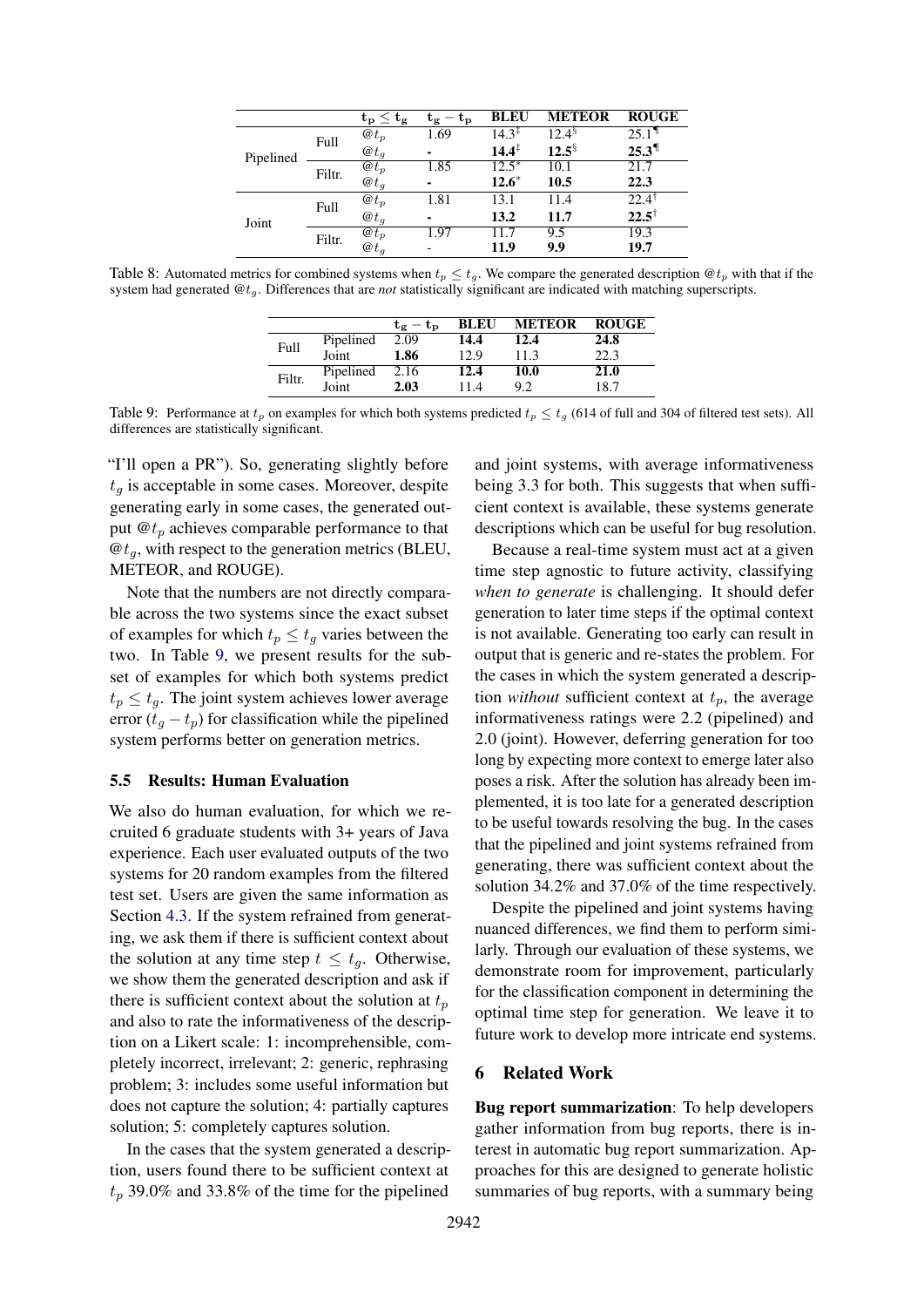25% of the length of the bug report [\(Liu et al.,](#page-10-1) [2020b\)](#page-10-1). We instead aim to generate a concise description that captures a specific aspect of the bug report. Next, bug report summaries are not widely available, so approaches for this task rely on unsupervised techniques [\(Li et al.,](#page-10-4) [2018;](#page-10-4) [Liu](#page-10-1) [et al.,](#page-10-1) [2020b\)](#page-10-1) or supervision from a small amount of data [\(Rastkar et al.,](#page-10-21) [2014;](#page-10-21) [Jiang et al.,](#page-9-15) [2016\)](#page-9-15). Our approach for obtaining noisy supervision allows us to train supervised models on a large amount of data. Bug report summarization is a post hoc task, done after the bug has been resolved, to help developers address related bug reports in the future. In contrast, our goal is to help resolve the present bug report, so our system must learn *when* to perform generation during an ongoing discussion. Approaches for bug report summarization have been predominantly extractive whereas ours is abstractive. While we are interested in how bug report summarization techniques fair on our task, their implementations are not publicly available.

Commit message generation: Unlike the task of automatically generating commit messages to describe code changes that have already been made [\(Loyola et al.,](#page-10-7) [2017;](#page-10-7) [Xu et al.,](#page-11-0) [2019\)](#page-11-0), our system aims to generate natural language descriptions that can drive code changes.

Response triggering: Classifying when to generate a description relates to chatbots learning to respond at an appropriate time [\(Liu et al.,](#page-10-22) [2020a\)](#page-10-22) in dyadic conversations. The goal is to avoid interrupting a user who splits up an utterance across multiple turns. We instead consider multi-party dialogue in which an agent should wait until a specific type of content emerges in the discussion. [Bohus](#page-9-16) [and Horvitz](#page-9-16) [\(2011\)](#page-9-16) studied turn-taking decisions in spoken dialogue systems, using audio-visual features, while ours is a text-based system.

Dialogue + software: We view our work as a step towards building a dialogue agent for streamlining software bug resolution. There has been minimal work in building interactive systems for this domain, with the exception of a few for tasks like query refinement [\(Zhang et al.,](#page-11-5) [2020\)](#page-11-5) and code generation [\(Chaurasia and Mooney,](#page-9-17) [2017;](#page-9-17) [Yao et al.,](#page-11-6) [2019\)](#page-11-6). [Wood et al.](#page-11-7) [\(2018\)](#page-11-7) recently built a dialogue corpus through a "Wizard of Oz" experiment to study the potential of a Q&A assistant during bug fixing. [Lowe et al.](#page-10-23) [\(2015\)](#page-10-23) developed a dialogue corpus based on Ubuntu chat logs to study Q&A assistants for technical support. In contrast, our dataset is designed for building a collaborative agent that participates in multi-party conversations rather than one which answers directed questions.

## 7 Conclusion

We presented the novel task of generating concise natural language solution descriptions to guide developers in absorbing information relevant towards bug resolution from long discussions. We established benchmarks for this task using a dataset that we constructed with supervision derived from commit messages and pull request titles. Through automated and human evaluation, we demonstrated the utility of these models and also highlight their shortcomings, to encourage more research in exploring ways to address these challenges. We also simulated a real-time setting through two approaches for combining a generation model with a classification component for determining when sufficient context for generating an informative description emerges in an ongoing discussion. We believe this lays the groundwork for future work on building a dialogue agent that participates in bug report discussions to foster efficient resolution.

### Acknowledgements

We would like to thank Tanya Goyal, Prasoon Goyal, Adrian Benton, and Eunsol Choi for early feedback on this work. We would also like to thank reviewers for their detailed comments and suggestions. This work was supported by NSF grant IIS-1850153, the Bloomberg Data Science Fellowship and a Google Faculty Research Award.

### Ethics Statement

Our work aims to expedite bug resolution by mobilizing developers and guiding them in absorbing content in long discussions that is relevant towards implementing the solution. Through this, we hope to reduce the life span of software bugs and vulnerabilities that can significantly disrupt everyday operations. Our system is designed to *assist* developers and should not be considered as a replacement for the critical reasoning that is needed during bug resolution. Over-relying on this system to always alert developers when a solution has been recommended could have the opposite effect of causing delays in bug resolution for cases that the system is unable to handle. Additionally, if developers choose to rely solely on the system's generated description and ignore the discussion context, the solutions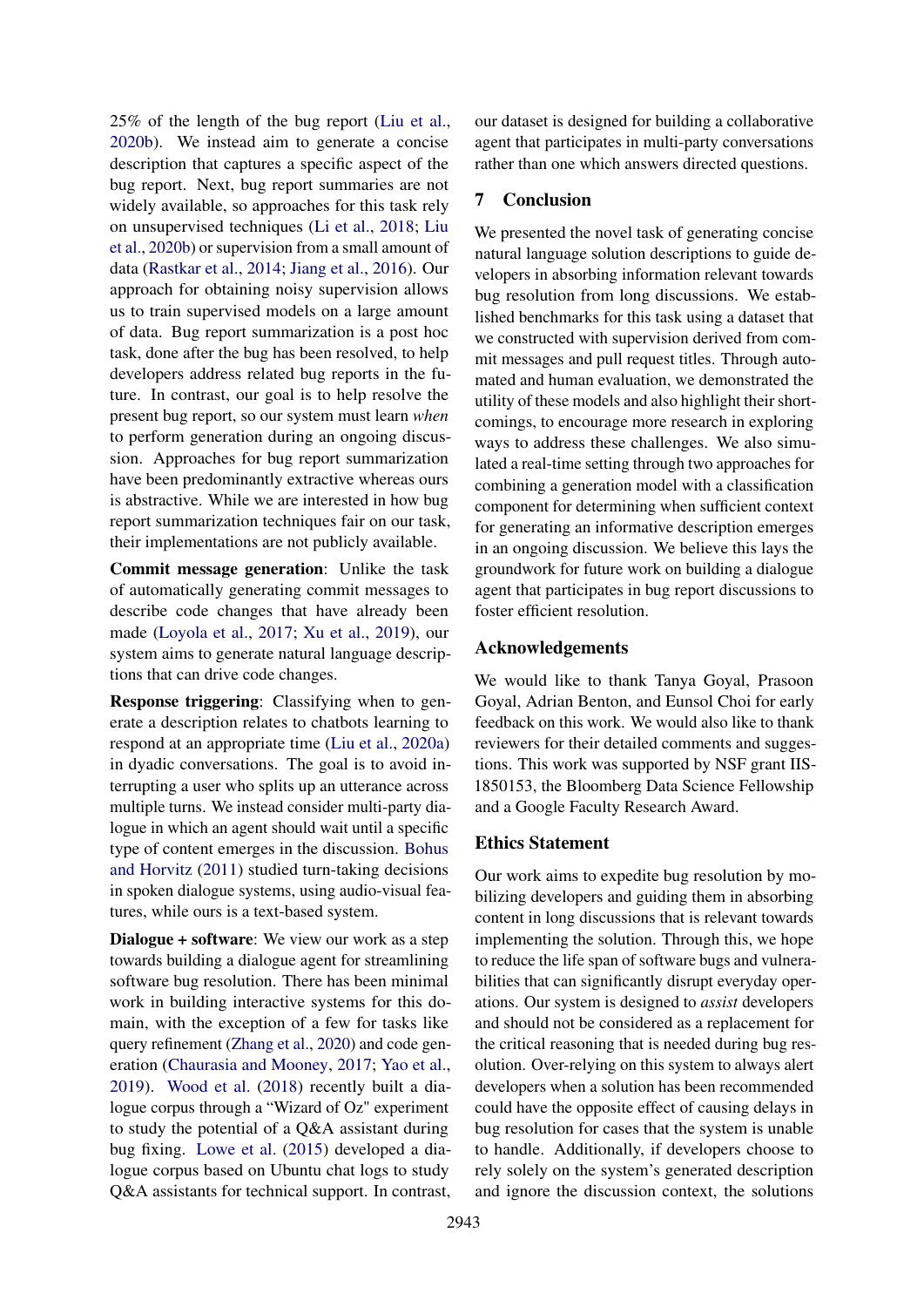they implement could potentially be incomplete or incorrect, if the system's output misses important details. Instead, developers should use the generated output to guide their focus and understanding as they read through the discussion.

To build our system, we used data from GitHub, in accordance with its acceptable use policy, and no additional permission was required. Namely, the policy states: "Researchers may use public, non-personal information from the Service for research purposes, only if any publications resulting from that research are open access."[7](#page-9-18) We use only publicly available data and use it only for research purposes. Additionally, the data we used to train and evaluate models (and publicly release) does not contain personal information (e.g., usernames of users who authored utterances and linked mentions). We require that any future work using our dataset must abide by GitHub's official policy as well. For evaluation, we conducted human evaluation, for which participants willfully volunteered to be part of the study. They were not compensated for their participation.

### References

- <span id="page-9-4"></span>Wasi Ahmad, Saikat Chakraborty, Baishakhi Ray, and Kai-Wei Chang. 2020. A transformer-based approach for source code summarization. In *ACL*, pages 4998–5007.
- <span id="page-9-2"></span>Wasi Uddin Ahmad, Saikat Chakraborty, Baishakhi Ray, and Kai-Wei Chang. 2021. Unified pre-training for program understanding and generation. In *NAACL*, pages 2655–2668.
- <span id="page-9-12"></span>Miltiadis Allamanis, Marc Brockschmidt, and Mahmoud Khademi. 2018. Learning to represent programs with graphs. In *ICLR*.
- <span id="page-9-7"></span>Miltiadis Allamanis, Hao Peng, and Charles Sutton. 2016. A convolutional attention network for extreme summarization of source code. In *ICML*, pages 2091– 2100.
- <span id="page-9-11"></span>Uri Alon, Shaked Brody, Omer Levy, and Eran Yahav. 2019. code2seq: Generating sequences from structured representations of code. In *ICLR*.
- <span id="page-9-1"></span>Deeksha Arya, Wenting Wang, Jin L. C. Guo, and Jinghui Cheng. 2019. Analysis and detection of information types of open source software issue discussions. In *ICSE*, page 454–464.
- <span id="page-9-13"></span>Satanjeev Banerjee and Alon Lavie. 2005. Meteor: An automatic metric for MT evaluation with improved correlation with human judgments. In *Workshop on Intrinsic and Extrinsic Evaluation Measures for Machine Translation and/or Summarization*, pages 65–72.
- <span id="page-9-14"></span>Taylor Berg-Kirkpatrick, David Burkett, and Dan Klein. 2012. An empirical investigation of statistical significance in NLP. In *EMNLP*, pages 995–1005.
- <span id="page-9-16"></span>Dan Bohus and Eric Horvitz. 2011. Multiparty turn taking in situated dialog: Study, lessons, and directions. In *SIGDIAL*, pages 98–109.
- <span id="page-9-6"></span>Saikat Chakraborty and Baishakhi Ray. 2021. On multimodal learning of editing source code. In *ASE*, pages 443–455.
- <span id="page-9-17"></span>Shobhit Chaurasia and Raymond J. Mooney. 2017. Dialog for language to code. In *IJCNLP*, pages 175–180.
- <span id="page-9-20"></span>Günes Erkan and Dragomir R. Radev. 2004. Lexrank: Graph-based lexical centrality as salience in text summarization. *Journal of Artificial Intelligence Research*, 22(1):457–479.
- <span id="page-9-10"></span>Khashayar Etemadi and Martin Monperrus. 2020. On the relevance of cross-project learning with nearest neighbours for commit message generation. In *ICSE Workshops*, page 470–475.
- <span id="page-9-9"></span>Patrick Fernandes, Miltiadis Allamanis, and Marc Brockschmidt. 2019. Structured neural summarization. In *ICLR*.
- <span id="page-9-8"></span>Xing Hu, Ge Li, Xin Xia, David Lo, and Zhi Jin. 2018. Deep code comment generation. In *ICPC*, pages 200–210.
- <span id="page-9-3"></span>Srinivasan Iyer, Ioannis Konstas, Alvin Cheung, and Luke Zettlemoyer. 2016. Summarizing source code using a neural attention model. In *ACL*, pages 2073– 2083.
- <span id="page-9-19"></span>Oskar Jarczyk, Blazej Gruszka, Szymon Jaroszewicz, Leszek Bukowski, and Adam Wierzbicki. 2014. Github projects. Quality analysis of open-source software. In *SocInfo*, pages 80–94.
- <span id="page-9-15"></span>He Jiang, Jingxuan Zhang, Hongjing Ma, Najam Nazar, and Zhilei Ren. 2016. Mining authorship characteristics in bug repositories. *Science China Information Sciences*, 60:012107.
- <span id="page-9-5"></span>Rafael-Michael Karampatsis and Charles Sutton. 2020. How often do single-statement bugs occur? the manysstubs4j dataset. In *MSR*, page 573–577.
- <span id="page-9-0"></span>David Kavaler, Sasha Sirovica, Vincent Hellendoorn, Raul Aranovich, and Vladimir Filkov. 2017. Perceived language complexity in github issue discussions and their effect on issue resolution. In *ASE*, pages 72–83.

<span id="page-9-18"></span><sup>7</sup>[https://docs.github.](https://docs.github.com/en/github/site-policy/github-acceptable-use-policies)

[com/en/github/site-policy/](https://docs.github.com/en/github/site-policy/github-acceptable-use-policies)

[github-acceptable-use-policies](https://docs.github.com/en/github/site-policy/github-acceptable-use-policies)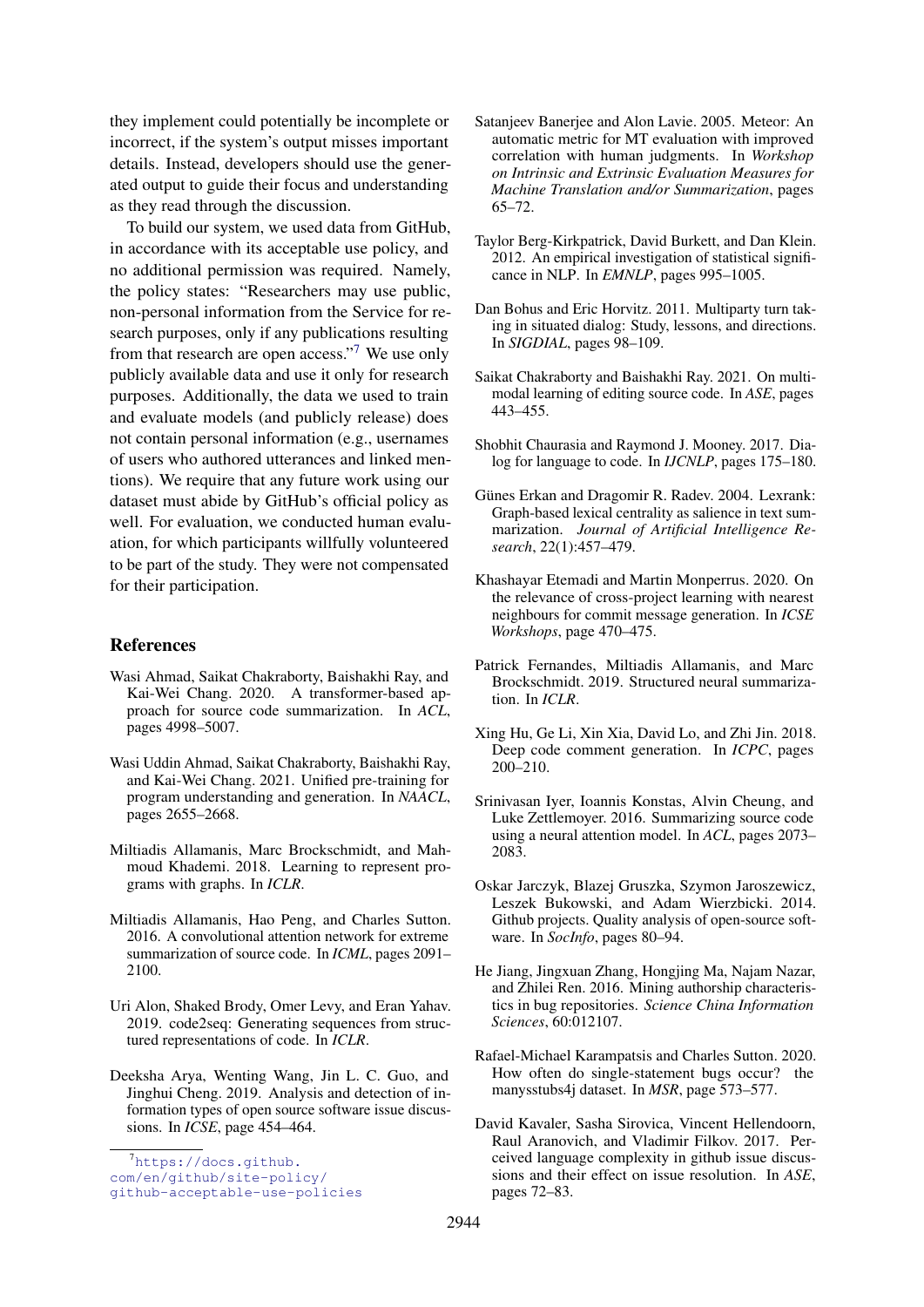- <span id="page-10-2"></span>Riivo Kikas, Marlon Dumas, and Dietmar Pfahl. 2015. Issue dynamics in github projects. In *International Conference on Product-Focused Software Process Improvement*, page 295–310.
- <span id="page-10-10"></span>Oleksii Kononenko, Tresa Rose, Olga Baysal, Michael Godfrey, Dennis Theisen, and Bart de Water. 2018. Studying pull request merges: A case study of shopify's active merchant. In *ICSE: Software Engineering in Practice Track*, pages 124–133.
- <span id="page-10-18"></span>Mike Lewis, Yinhan Liu, Naman Goyal, Marjan Ghazvininejad, Abdelrahman Mohamed, Omer Levy, Veselin Stoyanov, and Luke Zettlemoyer. 2020. BART: Denoising sequence-to-sequence pre-training for natural language generation, translation, and comprehension. In *ACL*, pages 7871–7880.
- <span id="page-10-4"></span>Xiaochen Li, He Jiang, Dong Liu, Zhilei Ren, and Ge Li. 2018. Unsupervised deep bug report summarization. In *ICPC*, page 144–155.
- <span id="page-10-20"></span>Chin-Yew Lin. 2004. ROUGE: A package for automatic evaluation of summaries. In *Text Summarization Branches Out*, pages 74–81.
- <span id="page-10-22"></span>Che Liu, Junfeng Jiang, Chao Xiong, Yi Yang, and Jieping Ye. 2020a. Towards building an intelligent chatbot for customer service: Learning to respond at the appropriate time. In *SIGKDD*, page 3377–3385.
- <span id="page-10-1"></span>Haoran Liu, Yue Yu, Shanshan Li, Yong Guo, Deze Wang, and Xiaoguang Mao. 2020b. BugSum: Deep context understanding for bug report summarization. In *ICPC*, page 94–105.
- <span id="page-10-24"></span>Yang Liu and Mirella Lapata. 2019. Text summarization with pretrained encoders. In *EMNLP-IJCNLP*, pages 3730–3740.
- <span id="page-10-23"></span>Ryan Lowe, Nissan Pow, Iulian Serban, and Joelle Pineau. 2015. The Ubuntu dialogue corpus: A large dataset for research in unstructured multi-turn dialogue systems. In *SIGDIAL*, pages 285–294.
- <span id="page-10-7"></span>Pablo Loyola, Edison Marrese-Taylor, and Yutaka Matsuo. 2017. A neural architecture for generating natural language descriptions from source code changes. In *ACL*, pages 287–292.
- <span id="page-10-12"></span>Ramesh Nallapati, Feifei Zhai, and Bowen Zhou. 2017. Summarunner: A recurrent neural network based sequence model for extractive summarization of documents. In *AAAI*, page 3075–3081.
- <span id="page-10-9"></span>Anh Tuan Nguyen, Tung Thanh Nguyen, Hoan Anh Nguyen, and Tien N. Nguyen. 2012. Multi-layered approach for recovering links between bug reports and fixes. In *FSE*, pages 63:1–63:11.
- <span id="page-10-14"></span>Pengyu Nie, Jiyang Zhang, Junyi Jessy Li, Raymond J. Mooney, and Milos Gligoric. 2022. Impact of evaluation methodologies on code summarization. In *ACL*, page (To Appear).
- <span id="page-10-0"></span>Yuki Noyori, Hironori Washizaki, Yoshiaki Fukazawa, Keishi Ooshima, Hideyuki Kanuka, Shuhei Nojiri, and Ryosuke Tsuchiya. 2019. What are good discussions within bug report comments for shortening bug fixing time? In *International Conference on Software Quality, Reliability and Security*, pages 280–287.
- <span id="page-10-8"></span>Sebastiano Panichella, Gerardo Canfora, and Andrea Di Sorbo. 2021. "won't we fix this issue?" qualitative characterization and automated identification of wontfix issues on GitHub. *Information and Software Technology*, 139:106665.
- <span id="page-10-11"></span>Sheena Panthaplackel, Milos Gligoric, Raymond J. Mooney, and Junyi Jessy Li. 2020a. Associating natural language comment and source code entities. In *AAAI*.
- <span id="page-10-6"></span>Sheena Panthaplackel, Pengyu Nie, Milos Gligoric, Junyi Jessy Li, and Raymond Mooney. 2020b. Learning to update natural language comments based on code changes. In *ACL*, pages 1853–1868.
- <span id="page-10-19"></span>Kishore Papineni, Salim Roukos, Todd Ward, and Wei-Jing Zhu. 2002. BLEU: a method for automatic evaluation of machine translation. In *ACL*, pages 311–318.
- <span id="page-10-21"></span>Sarah Rastkar, Gail C. Murphy, and Gabriel Murray. 2014. Automatic summarization of bug reports. *TSE*, 40(4):366–380.
- <span id="page-10-15"></span>Abigail See, Peter J. Liu, and Christopher D. Manning. 2017. Get to the point: Summarization with pointergenerator networks. In *ACL*, pages 1073–1083.
- <span id="page-10-17"></span>Iulian V. Serban, Alessandro Sordoni, Yoshua Bengio, Aaron Courville, and Joelle Pineau. 2016. Building end-to-end dialogue systems using generative hierarchical neural network models. In *AAAI*, page 3776–3783.
- <span id="page-10-13"></span>Jeniya Tabassum, Mounica Maddela, Wei Xu, and Alan Ritter. 2020. Code and named entity recognition in StackOverflow. In *ACL*, pages 4913–4926.
- <span id="page-10-3"></span>Xin Tan, Minghui Zhou, and Zeyu Sun. 2020. A first look at good first issues on github. In *ESEC/FSE*, page 398–409.
- <span id="page-10-25"></span>Yuqing Tang, Chau Tran, Xian Li, Peng-Jen Chen, Naman Goyal, Vishrav Chaudhary, Jiatao Gu, and Angela Fan. 2020. Multilingual translation with extensible multilingual pretraining and finetuning. *ArXiv*, abs/2008.00401.
- <span id="page-10-5"></span>Ashish Vaswani, Noam Shazeer, Niki Parmar, Jakob Uszkoreit, Llion Jones, Aidan N Gomez, Ł ukasz Kaiser, and Illia Polosukhin. 2017. Attention is all you need. In *NeurIPS*, volume 30.
- <span id="page-10-16"></span>Oriol Vinyals, Meire Fortunato, and Navdeep Jaitly. 2015. Pointer networks. In *NeurIPS*, pages 2692– 2700.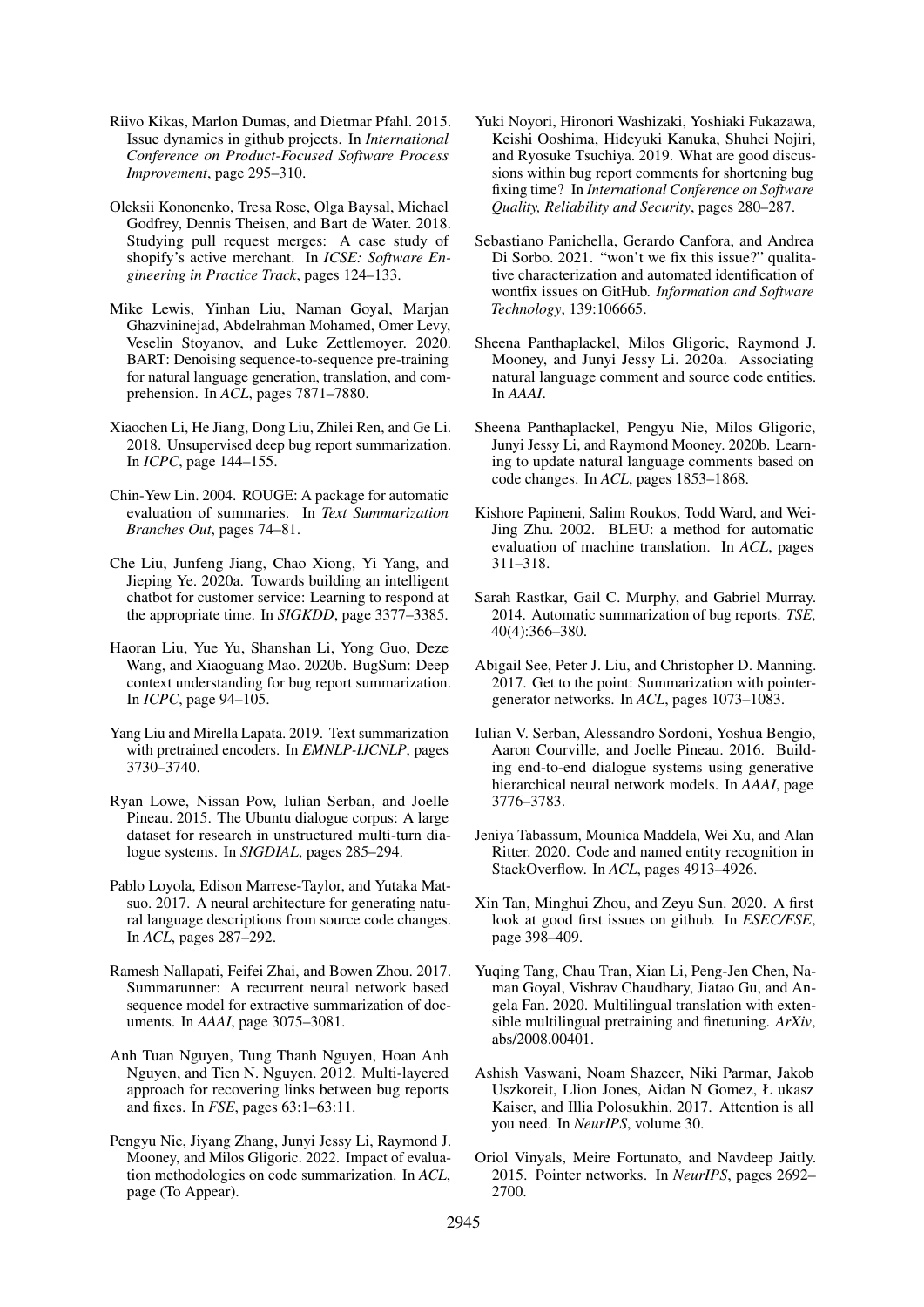- <span id="page-11-7"></span>Andrew Wood, Paige Rodeghero, Ameer Armaly, and Collin McMillan. 2018. Detecting speech act types in developer question/answer conversations during bug repair. In *ESEC/FSE*, page 491–502.
- <span id="page-11-0"></span>Shengbin Xu, Yuan Yao, Feng Xu, Tianxiao Gu, Hanghang Tong, and Jian Lu. 2019. Commit message generation for source code changes. In *IJCAI*, pages 3975–3981.
- <span id="page-11-6"></span>Ziyu Yao, Yu Su, Huan Sun, and Wen-tau Yih. 2019. Model-based interactive semantic parsing: A unified framework and a text-to-SQL case study. In *EMNLP*, pages 5447–5458.
- <span id="page-11-2"></span>Ziyu Yao, Daniel S. Weld, Wei-Peng Chen, and Huan Sun. 2018. StaQC: A systematically mined questioncode dataset from Stack Overflow. In *WWW*, pages 1693–1703.
- <span id="page-11-3"></span>Pengcheng Yin, Bowen Deng, Edgar Chen, Bogdan Vasilescu, and Graham Neubig. 2018. Learning to mine aligned code and natural language pairs from Stack Overflow. In *MSR*, pages 476–486.
- <span id="page-11-5"></span>Neng Zhang, Qiao Huang, Xin Xia, Ying Zou, David Lo, and Zhenchang Xing. 2020. Chatbot4QR: Interactive query refinement for technical question retrieval. *TSE*.
- <span id="page-11-4"></span>Ruqing Zhang, Jiafeng Guo, Yixing Fan, Yanyan Lan, Jun Xu, and Xueqi Cheng. 2018. Learning to control the specificity in neural response generation. In *ACL*, pages 1108–1117.
- <span id="page-11-1"></span>Guoliang Zhao, Daniel Alencar da Costa, and Ying Zou. 2019. Improving the pull requests review process using learning-to-rank algorithms. *Empirical Software Engineering*, 24:2140–2170.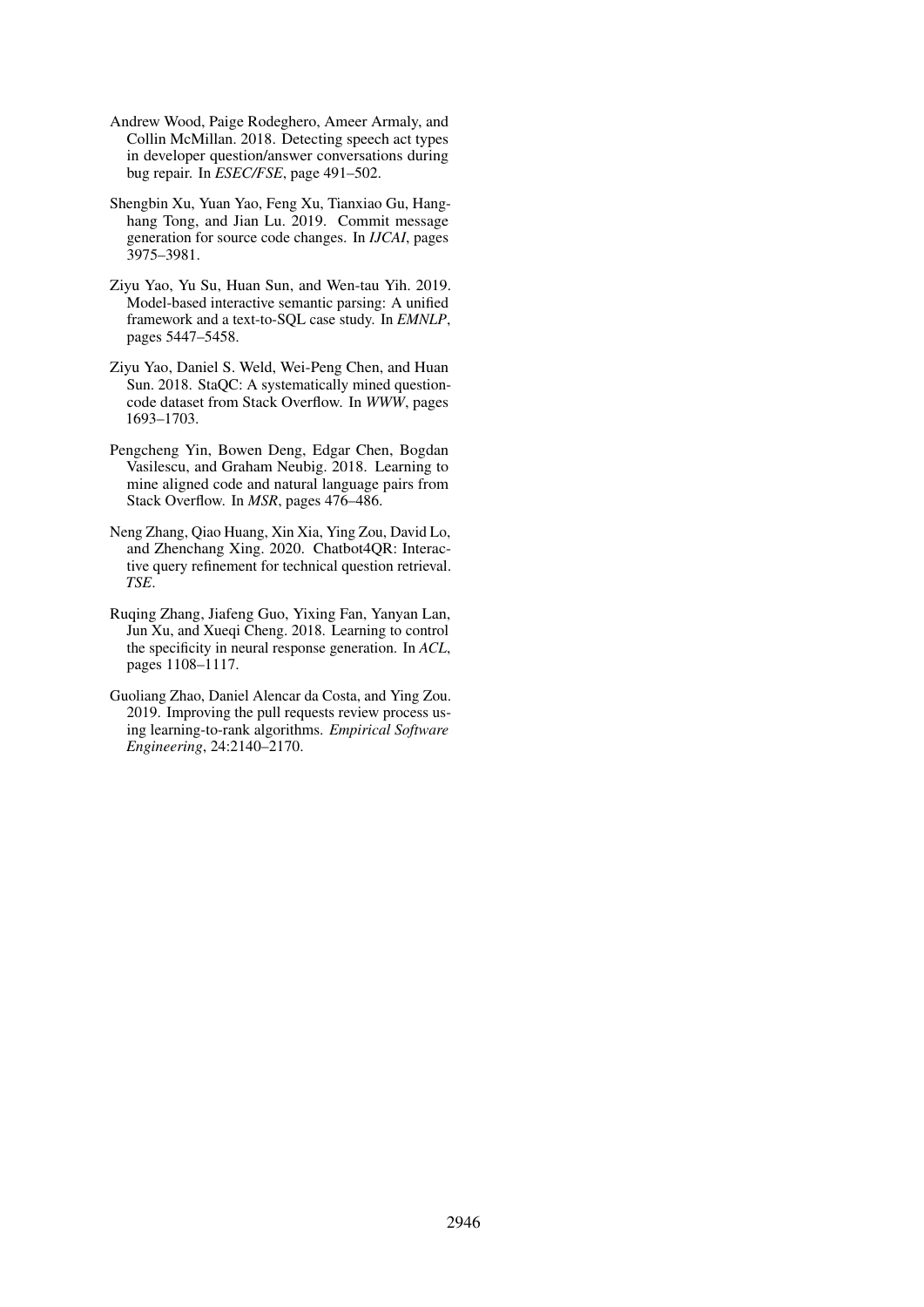## <span id="page-12-0"></span>A Data Cleaning

We focus on closed bug reports from the top 1,000 Java projects (in terms of number of stars), as a way of identifying well-maintained projects [\(Jar](#page-9-19)[czyk et al.,](#page-9-19) [2014\)](#page-9-19). We require there to be at least two distinct "actors" in the discussion, in which the actor can either be a developer who makes an utterance in the discussion or an actor who implements the solution through a commit or pull request. We discard examples in which the reference description is identical to the title (disregarding stopwords), as these are cases in which either the reference description only states the problem and is uninformative or the title already puts forth a solution (in which case a generated description would not be useful). We remove examples with commits or pull requests which simultaneously address multiple bug reports.

We mined 141,389 issues (from 770 of the top 1,000 projects). After applying heuristics, we get 35,010 (from 525 projects), which will be released. Of these, 16,899 pertain to bugs and 18,111 pertain to non-bugs. From the 16,899 bug-related issues, we focus on the 12,328 issues with a single commit message/PR title. We explain our reasoning for discarding examples linked to multiple commits and/or pull requests in Section [3.1.](#page-1-1) However, such examples (which are available in the data we release) can be useful for supporting generating descriptions at multiple time steps in future work.

From an example's description, we remove references to issue and pull request numbers, as they do not contribute to the meaning and are instead used as identifiers for organizational purposes.

## <span id="page-12-1"></span>B Details of Hier S2S + Ptr Model

We encode  $U_t$  using a transformer-based encoder and feed the contextualized representation of its first token (<UTTERANCE\_START>) into the RNN-based discussion encoder to update the *discussion state*,  $s_t$ . When encoding  $U_t$ , we also concatenate  $s_{t-1}$  to embeddings, to help the model relate  $U_t$  with the broader context of the discussion. Note that we treat the title as  $U_0$  in the discussion. This process continues until  $U_{t_g}$  is encoded, at which point all accumulated token-level hidden states are fed into a transformer-based decoder to generate the output.

Unlike the  $S2S + P$ tr model which is designed to reason about the full input at once, this approach reasons step-by-step, with self-attention in the utterance encoder only being applied to tokens within the same utterance. Since the input context for this task is often very large, we investigate whether it is useful to break down the encoding process in this way. We also equip this model with a pointer generator network.

## <span id="page-12-2"></span>C Additional Generation Baselines

We considered additional baselines; however, since they were performing much lower than other approaches (on wide statistically significant margins), we chose to exclude them from the main paper. We briefly describe these baselines below.

#### C.1 Extractive Baselines

Supervised Extractive: Using a greedy approach for obtaining noisy extractive summaries [\(Nallap](#page-10-12)[ati et al.,](#page-10-12) [2017\)](#page-10-12), we train a supervised extractive summarization model, similar to [\(Liu and Lapata,](#page-10-24) [2019\)](#page-10-24).

LexRank: We use LexRank [\(Erkan and Radev,](#page-9-20) [2004\)](#page-9-20), an unsupervised graph-based extractive summarization approach. We extract 1 sentence with threshold 0.1.

 $U_1$  (Lead 1): This entails simply taking the first sentence of the first utterance, intended to simulate the Lead-1 baseline that is commonly used in summarization.

 $U_1$  (Lead 3): This entails simply taking the first 3 sentences of the first utterance, intended to simulate the Lead-3 baseline that is commonly used in summarization.

 $U_{t<sub>g</sub>$ : Since some part of the solution is often mentioned within  $U_{t_g}$ , we copy this utterance.

 $U_{t<sub>g</sub>}$  (Lead 1): Since the length of an utterance is quite different than that of a description (Table [1\)](#page-2-2), we extract only the lead sentence of  $U_{t_g}$ .

 $U_{t<sub>g</sub>}$  (Lead 3): For the reason stated above, we also apply the Lead-3 baseline to this utterance.

 $U_{t<sub>g</sub>}$  (Last sentence): Rather than extracting the lead sentence, we extract the last sentence of  $U_{t_g}$ .  $U_{tg}$  (Last 3 sentences): Rather than extracting the lead 3 sentences, we try extracting the last 3

#### C.2 Retrieval Baselines

sentences of  $U_{t_g}$ .

Retrieval (Title-Title): Using TF-IDF, we compute cosine similarity between the test example's title and titles in the training set, to identify the closest training example, from which we take the description.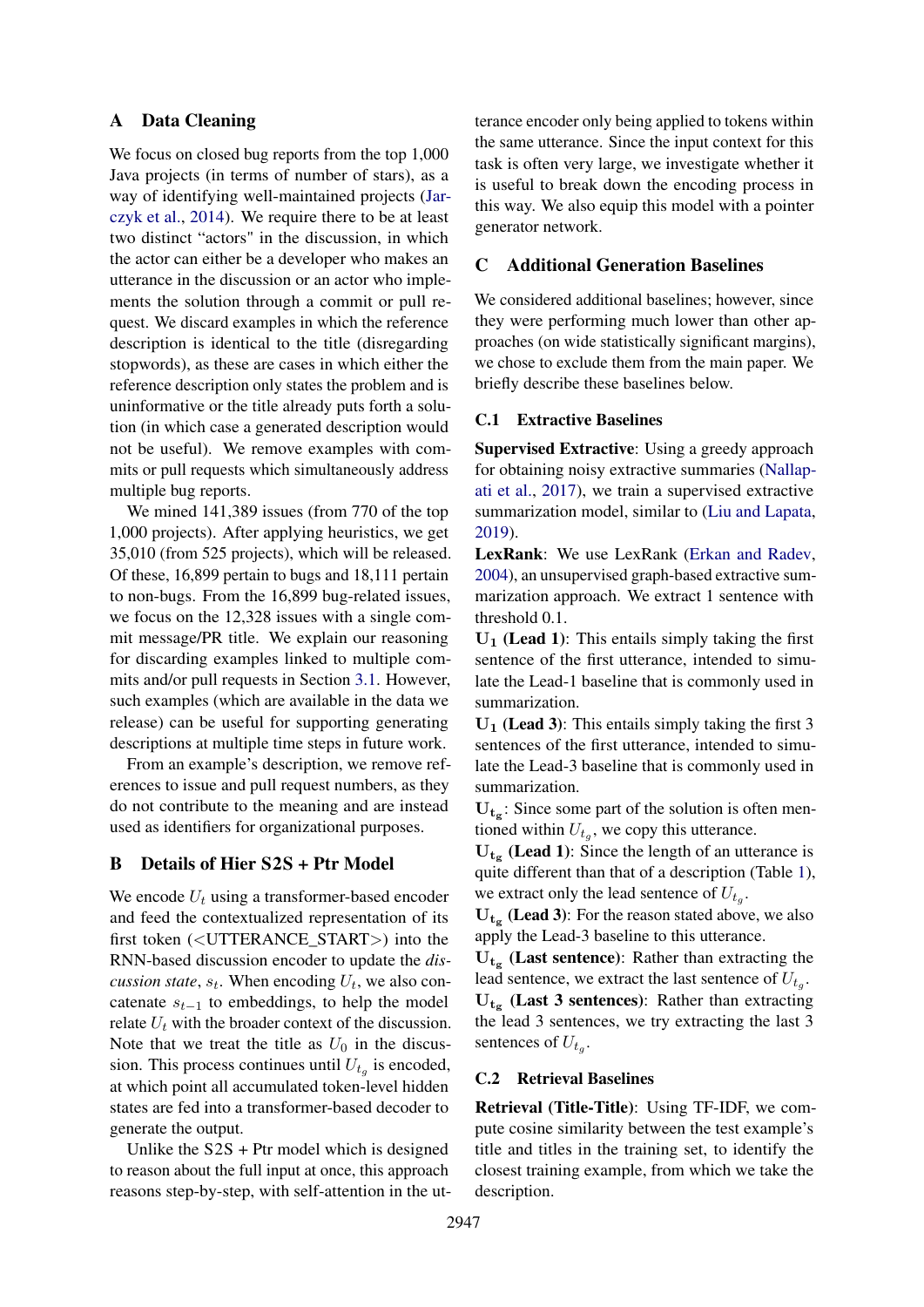<span id="page-13-0"></span>

|        | Model                           | <b>BLEU</b> | <b>METEOR</b> | <b>ROUGE-1</b> | <b>ROUGE-2</b> | <b>ROUGE-L</b> |
|--------|---------------------------------|-------------|---------------|----------------|----------------|----------------|
|        | Supervised Extractive           | 0.537       | 0.536         | 0.807          | 0.010          | 0.767          |
|        | LexRank                         | 2.252       | 1.851         | 2.629          | 0.061          | 2.470          |
|        | $U_1$ (Lead 1)                  | 4.793       | 6.537         | 10.077         | 2.534          | 8.752          |
|        | $U_1$ (Lead 3)                  | 3.085       | 7.955         | 9.778          | 2.303          | 8.687          |
|        | $U_{t_q}$                       | 2.842       | 5.425         | 7.426          | 1.363          | 6.712          |
|        | $U_{t_q}$ (Lead 1)              | 4.028       | 4.453         | 7.736          | 1.451          | 6.889          |
|        | $U_{t_q}$ (Lead 3)              | 3.189       | 5.692         | 8.153          | 1.504          | 7.359          |
|        | $U_{t_q}$ (Last sentence)       | 3.475       | 3.480         | 6.089          | 0.930          | 5.476          |
| Full   | $U_{t_q}$ (Last 3 sentences)    | 3.234       | 5.082         | 7.525          | 1.287          | 6.787          |
|        | Retrieval (Title-Title)         | 6.866       | 4.497         | 11.517         | 1.281          | 10.748         |
|        | Retrieval (Title-Desc)          | 8.763       | 6.167         | 15.965         | 2.426          | 14.776         |
|        | Project Retrieval (Title-Title) | 7.442       | 4.709         | 11.501         | 1.49           | 10.943         |
|        | Project Retrieval (Title-Desc)  | 9.118       | 6.299         | 14.949         | 2.232          | 14.089         |
|        | Copy Title                      | 14.358      | 13.142        | 27.361         | 11.539         | 24.427         |
|        | $S2S + Ptr$                     | 12.583      | 9.838         | 27.589         | 4.258          | 25.024         |
|        | Hier $S2S + Ptr$                | 12.365      | 9.564         | 26.785         | 3.672          | 24.084         |
|        | PLBART                          | 16.551      | 14.484        | 31.564         | 11.549         | 28.295         |
|        | PLBART (F)                      | 14.188      | 12.302        | 27.443         | 8.349          | 25.128         |
|        | Supervised Extractive           | 0.711       | 0.653         | 1.084          | 0.005          | 1.029          |
|        | LexRank                         | 2.442       | 1.946         | 2.843          | 0.066          | 2.637          |
|        | $U_1$ (Lead 1)                  | 4.951       | 6.207         | 9.881          | 1.938          | 8.553          |
|        | $U_1$ (Lead 3)                  | 3.055       | 7.907         | 9.890          | 1.875          | 8.777          |
|        | $U_{t_q}$                       | 2.899       | 6.045         | 8.081          | 1.507          | 7.346          |
|        | $U_{t_q}$ (Lead 1)              | 4.406       | 4.808         | 8.424          | 1.507          | 7.590          |
|        | $U_{t_a}$ (Lead 3)              | 3.356       | 6.257         | 8.894          | 1.681          | 8.060          |
|        | $U_{t_q}$ (Last sentence)       | 3.515       | 3.961         | 6.547          | 1.046          | 5.868          |
| Filtr. | $U_{t_a}$ (Last 3 sentences)    | 3.345       | 5.722         | 8.200          | 1.460          | 7.448          |
|        | Retrieval (Title-Title)         | 6.117       | 3.727         | 9.546          | 0.711          | 8.965          |
|        | Retrieval (Title-Desc)          | 6.998       | 4.542         | 12.082         | 1.257          | 11.410         |
|        | Project Retrieval (Title-Title) | 6.646       | 4.195         | 9.603          | 1.273          | 9.255          |
|        | Project Retrieval (Title-Desc)  | 7.593       | 5.064         | 11.895         | 1.638          | 11.328         |
|        | Copy Title                      | 9.962       | 8.291         | 18.538         | 4.943          | 16.641         |
|        | $S2S + Ptr$                     | 10.168      | 7.521         | 21.846         | 2.278          | 20.116         |
|        | Hier $S2S + Ptr$                | 9.893       | 7.369         | 21.562         | 2.131          | 19.649         |
|        | PLBART                          | 12.319      | 9.877         | 23.419         | 5.452          | 21.097         |
|        | PLBART (F)                      | 12.266      | 10.218        | 23.786         | 5.712          | 21.857         |

Table 10: Comparing models in main paper with low-performing baselines for generating solution descriptions. Scores for Supervised Extractive are averaged across three trials.

Retrieval (Title-Desc): Using TF-IDF, we compute cosine similarity between the test example's title and *descriptions* in the training set, to identify the closest training example, from which we take the description.

Project Retrieval (Title-Title): Using TF-IDF, we compute cosine similarity between the test example's title and titles *for the same project* in the training set, to identify the closest training example, from which we take the description.

Project Retrieval (Title-Desc): Using TF-IDF, we compute cosine similarity between the test example's title and descriptions for the same project in the training set, to identify the closest training example, from which we take the description.

## C.3 Baseline Results

We present baseline results in Table [10.](#page-13-0) In addition to the metrics used in the main paper, we report ROUGE-1 and ROUGE-2. All of these baselines substantially underperform models presented

in the main paper, especially the Supervised Extractive model. We believe this model performs so poorly due to noise in the supervision and because the extracted summaries are longer and structured differently than the reference descriptions in our dataset. Additionally, there are many examples in which the model does not select a single sentence from the input, resulting in the prediction being the empty string. LexRank also performs poorly in terms of automated metrics against the reference description. This unsupervised approach aims to identify a "centroid" sentence that summarizes the full input context and is not designed to specifically focus on solution-related context.

All baselines that extract a whole utterance or sentences from specific utterances perform poorly, demonstrating the need for content selection from the broader context and content synthesis rather than relying on simple heuristics to produce a description of the solution. We find that the retrieval baselines tend to achieve higher scores, as retrieved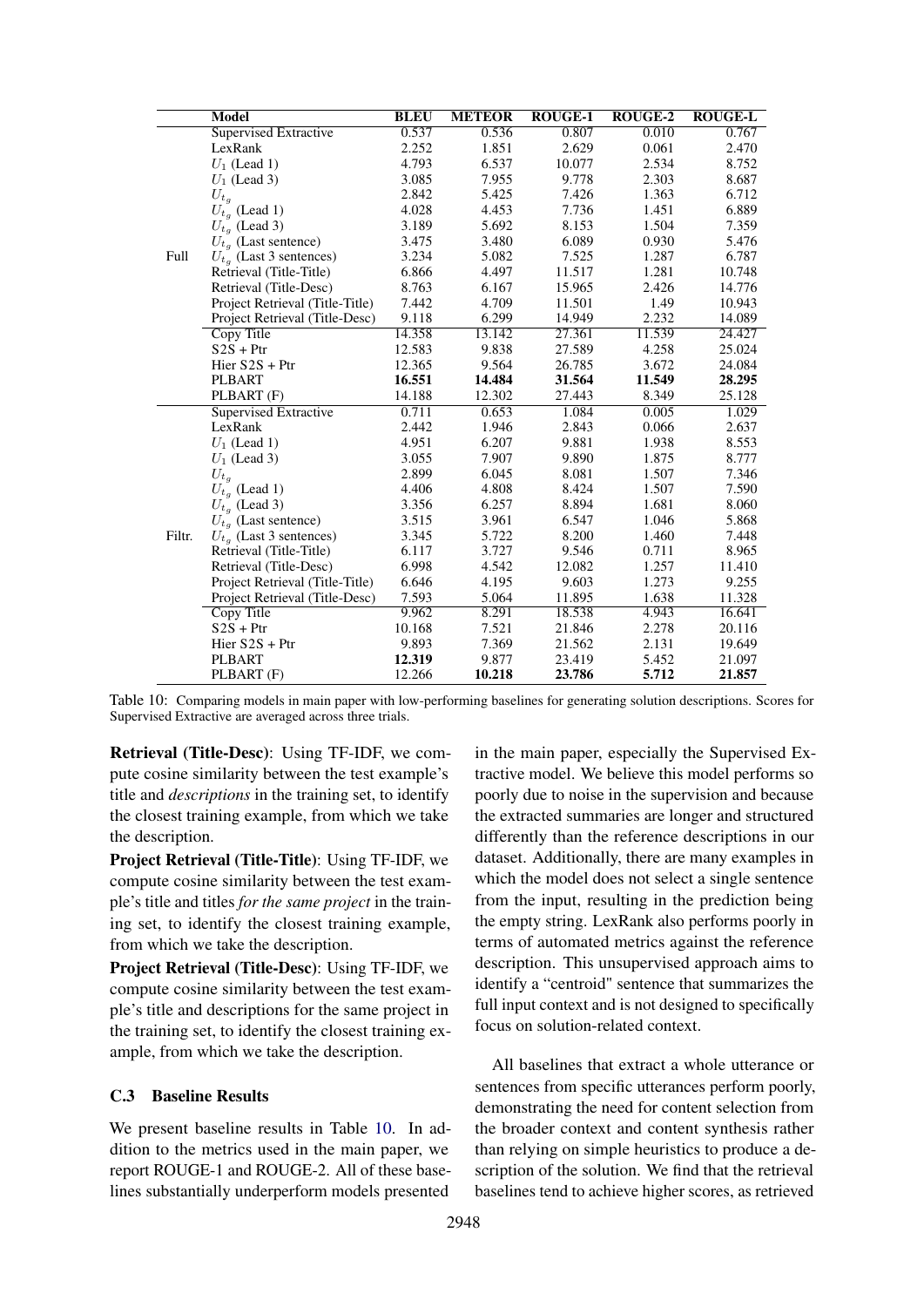<span id="page-14-1"></span>

|        | Model                             | <b>BLEU</b> | <b>METEOR</b> | <b>ROUGE-1</b> | ROUGE-2              | ROUGE-L |
|--------|-----------------------------------|-------------|---------------|----------------|----------------------|---------|
|        | mBART base (randomly initialized) | 9.978       | 6.976         | 17.000         | 2.498                | 15.744  |
| Full   | mBART large                       | 15.251      | 12.503        | 28.522         | 9.520                | 26.109  |
|        | <b>BART</b> base                  | 14.226      | 11.522        | 26.957         | 8.864                | 24.746  |
|        | <b>PLBART</b>                     | 16.551      | 14.484        | 31.564         | 11.549               | 28.295  |
|        | mBART base (randomly initialized) | 8.819       | 6.151         | 14.870         | 2.011                | 13.574  |
|        | mBART large                       | 11.663      | 9.233         | 22.295         | $5.159$ <sup>t</sup> | 20.458  |
| Filtr. | <b>BART</b> base                  | 10.820      | 8.583         | 21.247         | $5.055^{\dagger}$    | 19.537  |
|        | <b>PLBART</b>                     | 12.319      | 9.877         | 23.419         | 5.452                | 21.097  |

Table 11: Comparing performance of BART-based models. Training/fine-tuning is done with our full training set. Differences that are *not* statistically significant are shown with matching symbols.

descriptions are from the same distribution as the reference descriptions. However, these numbers are still much lower than those in the main paper.

## <span id="page-14-0"></span>D BART Models

We use PLBART [\(Ahmad et al.,](#page-9-2) [2021\)](#page-9-2), which was pretrained on large amounts of code from GitHub and software-related natural language from Stack-Overflow. Compared to other pretrained models, fine-tuning PLBART achieves higher performance for various NL+code tasks, including code summarization, code generation, code translation, and code classification. Since our task also requires reasoning about code and technical text, we choose PLBART over other pretrained models in our work. We present automated metrics for PLBART and PLBART (F) in Table [3.](#page-4-2) The average length of PLBART's output is 9.0 and 8.6 tokens on the full and filtered test sets respectively, while it is 9.3 and 9.4 for PLBART (F).

For completion, we compare against BARTbased models which are not pretrained on code or technical text. First, we consider mBART base (multilingual BART) [\(Tang et al.,](#page-10-25) [2020\)](#page-10-25), which is the underlying architecture of PLBART. Without pretraining (randomly initializing the same architecture), performance is very low, as shown in Table [11.](#page-14-1) The publicly released pretrained mBART model, which is pretrained on non-technical natural language, does not use the base architecture but rather large. We also fine-tune this model on our training set but find that it achieves lower performance than PLBART. Finally, we compare against BART base [\(Lewis et al.,](#page-10-18) [2020\)](#page-10-18), which is also pretrained on non-technical natural language. Again, this model underperforms PLBART. Because PLBART's performance is higher, we choose to focus on this model in our work.

#### E Human Evaluation Setup

In the user study, users are shown the title of the bug report, all utterances up till (and including)

 $U_{t_g}$ , and the reference description in our dataset for the given example. We choose to provide this as a manual suggestion to help guide users in better understanding a bug report, for a software project with which they have minimal familiarity. However, we state in our instructions that this is merely provided for reference and is not necessarily the exact and only valid answer.

Next, we show them up to 5 model predictions and ask them to "select the one(s) which add(s) the most amount of useful information that will help resolve the bug, beyond just re-stating the problem itself." Note that these are presented in random order (per example), without any identifying information about the underlying models that generated them. We explain that we consider a description to be informative if it provides content that will be useful towards *fixing* the issue, beyond just rephrasing the problem itself. And we encourage users to select candidates based on content that is informative, rather than focusing on exact phrasing. If all candidates appear to be poor (completely unrelated to the resolving the bug, uninformative, incomprehensible, or plain wrong), users are asked to select another option: "All candidates are poor." If there is no useful information towards resolving the bug in the context and they are unable to evaluate candidate descriptions, they are asked to select another option: "The context does not have any useful information for resolving the bug." They must also justify their selection by writing a brief rationale.

This is a challenging task, as it requires reading through and reasoning about a large amount of text to evaluate each example. To prepare annotators, we first present a set of training examples and a training video in which we demonstrate how the task should be completed.

### F Analyzing CS Subset

The CS subset consists of 109 examples from the test set spanning 45 projects, with average  $T = 4.1$ and  $t_q = 3.2$ . We present automated metrics for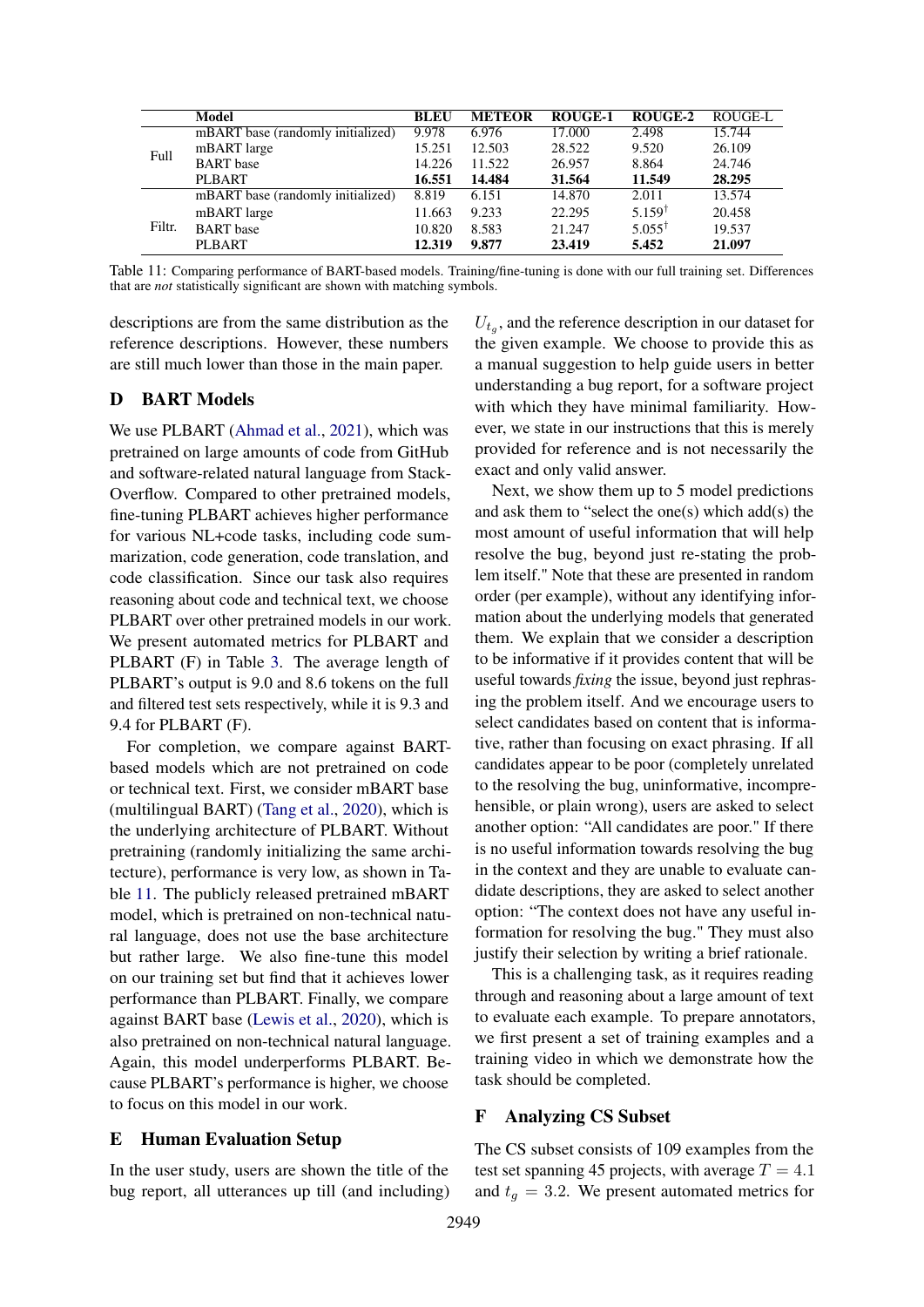<span id="page-15-0"></span>

| Model            | BLEU  | <b>METEOR</b>       | <b>ROUGE</b> |
|------------------|-------|---------------------|--------------|
| Copy Title       | 12.6  | 12.2 <sup>1</sup>   | 22.1         |
| $S2S + Ptr$      | 11.6  | 8.9                 | 23.1         |
| Hier $S2S + Ptr$ | 12.0  | 9.0                 | 22.9         |
| <b>PLBART</b>    | 14.6  | 13.2                | 26.0         |
| PLBART (F)       | 14.2. | $12.3$ <sup>T</sup> | 25.1         |

Table 12: Automated metrics for generation on CS subset. Differences that are *not* statistically significant are indicated with matching symbols.

this subset in Table [12.](#page-15-0) Results are analogous to the full test set, except that the numbers are generally lower for all models other than for PLBART (F), which achieves consistent performance. PLBART (F) slightly underperforms PLBART on automated metrics overall. However, this is because these metrics are computed against the single reference description, which could diverge from how the solution is formulated in the discussion since the developer could have written an uninformative/generic description. To do more fine-grained analysis, in Figure [2,](#page-16-0) we plot automated metrics for varying percentages of token overlap between the reference description and  $U_1...U_{t_g}$  (excluding tokens already present in the title which have been used to state the problem). Higher overlap suggests that the reference description draws more content from within the discussion. For higher percentages, PLBART (F) generally achieves higher scores against the reference than PLBART and all other models, indicating that this model is better at gathering information from within the discussion. In Table [13,](#page-17-0) we supplement the n-gram analysis from Section [4.4.](#page-5-3)

### G Classification Performance

To benchmark performance on the classification task for determining when sufficient context is available for generating an informative description, we consider some simple baselines. We observe that there are many cases in which  $t<sub>q</sub> = 1, 2$ , i.e., the solution is implemented immediately after the first or second utterance. So, we include the FIRST baseline which always predicts a positive label at  $t = 1$ , and SECOND which predicts negative at  $t = 1$  and positive at  $t = 2$ , if  $t_g \geq 2$  (otherwise it never predicts positive).

We include the RAND (uni) baseline which progresses through the discussion, randomly deciding between the positive and negative label after each utterance, based on a uniform distribution. We also include RAND (dist), which instead uses the probability distribution of labels at the examplelevel estimated from the filtered training set (pos =

1  $\frac{1}{N} \sum_{n=1}^{N} \frac{1}{t_c}$  $\frac{1}{t_g}$ =0.510, neg = 0.490). Results are averaged across 3 trials. We present results in Table [14.](#page-17-1)

## H Reproducibility Checklist

### H.1 Validation Performance

We report performances on the full validation set. Results for the generation task are in Table [15.](#page-17-2)

### I Hyperparameters

All neural models were implemented using Py-Torch. For S2S + Ptr and Hier S2S + Ptr, we use a batch size of 8, an initial learning rate of 3e-05, and a dropout rate of 0.2. Our transformer models have 4 encoder and decoder layers, 4 heads in multi-head attention, a hidden size of 64, and feedforward hidden size 256. We use Adam as the optimizer and have a learning rate scheduler with gamma 0.95 which decays after an epoch if the validation loss has not improved. We use early stopping with patience 5 during training.

For classification, the classification head consists of a linear layer (dimension 768), followed by a tanh non-linear layer, and a final linear projection layer (dimension 2). When computing cross entropy loss for classification, we weight the positive and negative labels using the inverse of the class proportion to handle class imbalance (1.70 and 0.71 respectively). For the joint model, loss for a given example is computed as follows, with  $\lambda_1 = 0.8, \lambda_2 = 0.2$  (tuned on validation data).

$$
L = \lambda_1 L_{gen}(t_g) + \lambda_2 \sum_{t=1}^{t=t_g} L_{class}(t)
$$

### I.1 Tuning

.

For S2S + Ptr and Hier S2S + Ptr, hyperparameters are tuned manually. For batch size, we consider {8,16,32}, learning rate {1e-03, 1e-04, 3e-05}, dropout {0.1, 0.2, 0.4, 0.5, 0.6}, encoder/decoder layers {2, 4, 6, 8}, number of heads {2, 4, 8}, hidden sizes {32, 62, 128}, and feedforward dimensions {128, 256, 512}. These hyperparameters are tuned on validation data, using the text generation metrics mentioned in Section [4.2](#page-4-4) for generation. For tuning, we do not do grid search but rather compare performances between models trained with identical configurations, with the exception of a single parameter. Therefore, the number of hyperparameter tuning runs scales linearly. We ran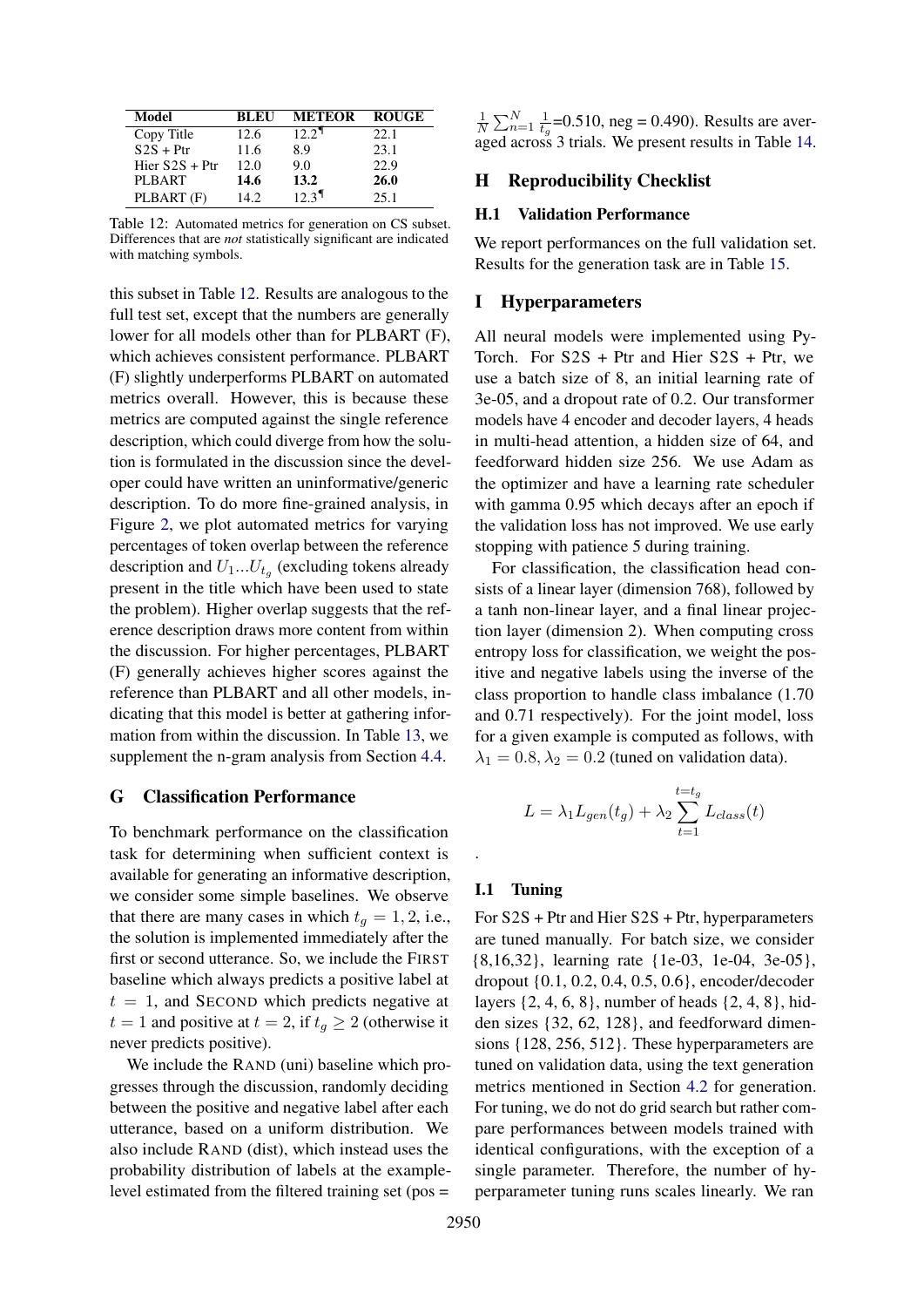<span id="page-16-0"></span>





METEOR for Varying Levels of Token Overlap with Discussion Copy Title S2S + Ptr Hier S2S + Ptr PLBART PLBART (F)



(a) BLEU-4 (b) METEOR

ROUGE-2 for Varying Levels of Token Overlap with Discussion



(c) ROUGE-1 (d) ROUGE-2

(e) ROUGE-L

Figure 2: Metrics for CS subset, with buckets corresponding to the % of tokens in reference description which also appear in  $U_1...U_{t_g}$  (disregarding title tokens). Bucket 10 corresponds to [0, 10)%, 20 corresponds to [10, 20)%, etc.